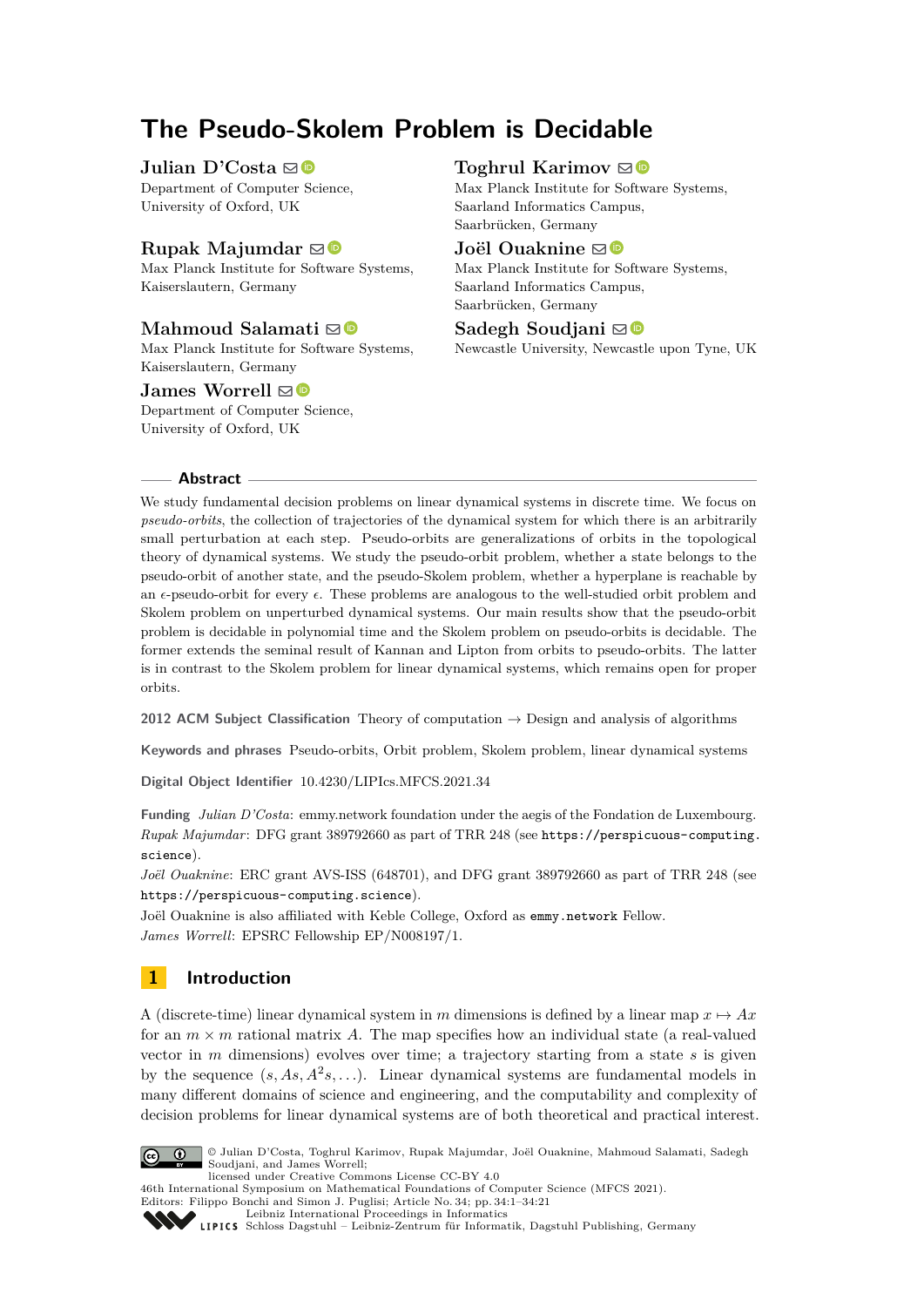### **34:2 The Pseudo-Skolem Problem is Decidable**

The *orbit* of a point *s* is the smallest set containing *s* and closed under the dynamic map. The *orbit problem* for linear dynamical systems asks, given *s* and *t*, if *t* is in the orbit of *s* [\[11\]](#page-16-0). In a seminal paper, Kannan and Lipton [\[12\]](#page-16-1) showed that the orbit problem can be decided in polynomial time. However, a natural generalization of the orbit problem, the *Skolem problem*, in which we ask whether the orbit of a given state *s* intersects a given hyperplane, turns out to be notoriously difficult and remains open after many decades [\[20,](#page-17-0) [16\]](#page-17-1). A breakthrough occurred in the mid-1980s, when Mignotte *et al.* [\[14\]](#page-17-2) and Vereshchagin [\[21\]](#page-17-3) independently showed decidability in dimension 4 or less. These deep results make essential use of Baker's theorem on linear forms in logarithms (which earned Baker the Fields Medal in 1970), as well as a p-adic analogue of Baker's theorem due to van der Poorten. Unfortunately, little progress on that front has since been recorded.

The orbit and Skolem problems are defined on the exact dynamics of the linear system. In dynamical systems theory, one is often interested in "rough" dynamics of a system – in topological terms, we wish to study closed sets containing the orbit. Orbits arising from linear dynamics are usually not closed sets. Indeed the orbit of the point 1 under the map  $x \mapsto \frac{1}{2}x$  does not contain the limit point 0. One way to retain closure is through *pseudo-orbits* [\[8\]](#page-16-2), a concept going back several decades. A pseudo-orbit generalizes the orbit by allowing arbitrarily small imprecisions throughout the dynamics. For a precision  $\epsilon > 0$ , we say t is in the  $\epsilon$ -pseudo-orbit of *s* if there is a sequence of points  $(s = s_0, s_1, \ldots, s_n = t)$  with  $n > 0$ such that  $||As_i - s_{i+1}|| < \epsilon$  for each  $i \in \{0, \ldots, n-1\}$ . That is, an  $\epsilon$ -pseudo-orbit contains a sequence of points that would be indistinguishable from an orbit if each state were known only up to precision  $\epsilon$ . Finally, t is in the pseudo-orbit of s if it is in the  $\epsilon$ -pseudo-orbit of s *for all*  $\epsilon > 0$ .

One can provide a computational analogue of pseudo-orbits (see [\[17\]](#page-17-4)). Alice is simulating the trajectory of a dynamical system but in every iteration, her computation has a rounding error  $\epsilon$ . An infinitely powerful adversary, Bob, rounds Alice's result in an arbitrary fashion to a new state within a distance of  $\epsilon$  of the actual outcome. A state t is pseudo-reachable from *s* iff Bob can fool Alice into believing that *t* is reachable in the simulation no matter how accurate her simulation is.

We can formulate analogous decision problems on pseudo-orbits. The *pseudo-orbit problem* asks, given a linear dynamical system and two states *s* and *t*, whether *t* is in the pseudo-orbit of *s*. The *hyperplane pseudo-reachability* (or pseudo-Skolem) problem asks, given a linear dynamical system, an initial state *s*, and a hyperplane, if there is an *ϵ*-pseudo orbit from *s* that intersects the hyperplane for every  $\epsilon > 0$ .

In this paper, we study decision problems for pseudo-orbits of linear dynamical systems. We show that **the pseudo-orbit problem is decidable in polynomial time** and that **the Skolem problem is decidable in full generality on pseudo-orbits**.

We proceed in two steps. First, we generalize Kannan and Lipton's analysis to show that the pseudo-orbit problem can be decided in polynomial time. Our proof involves a careful examination of the eigenvalues of the matrix *A*, similar to Kannan and Lipton's proof. More generally, we show that pseudo-reachability to a bounded semi-algebraic set is decidable.

Next, we consider the hyperplane pseudo-reachability (a.k.a. pseudo-Skolem) problem. Our proof again proceeds by a case analysis on the eigenvalues of *A*. The most challenging case is when there is an eigenvalue of modulus greater than 1. We analyze a series whose terms are polynomial-exponential functions of  $n \in \mathbb{N}$  associated with the dynamics. We show that the infimum of this sum can be effectively computed. The proof of effective computability uses tools from Diophantine approximation as well as a reduction to the decision problem for the theory of real closed fields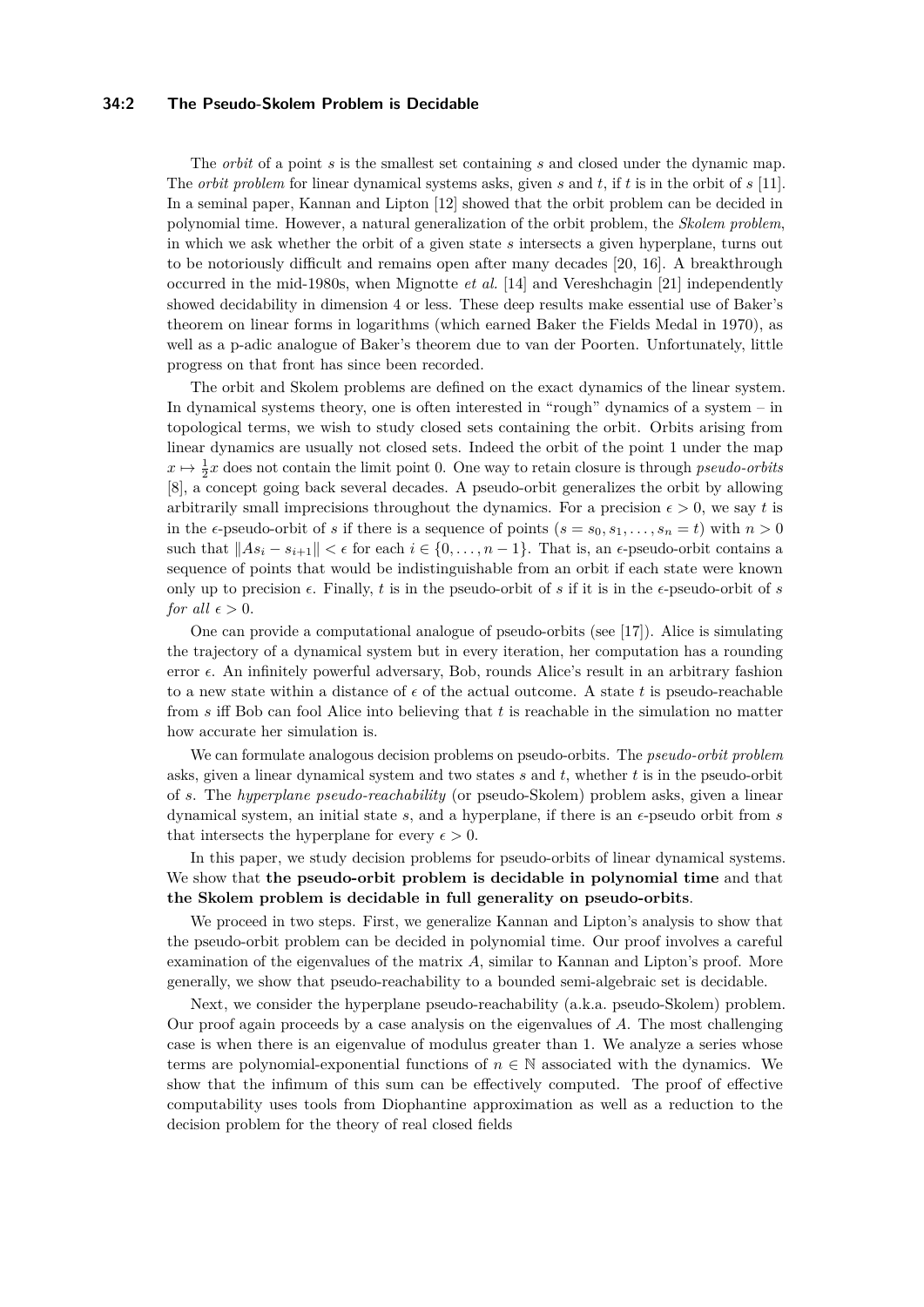We show that the dynamics pseudo-reaches the hyperplane in case the infimum of the above sum is 0. If the infimum is non-zero, we prove that we can find an effective bound *N* such that the dynamics pseudo-reaches the hyperplane iff, for sufficiently small  $\epsilon$ , it pseudo-reaches the hyperplane within *N* steps.

Putting everything together, we conclude that the pseudo-Skolem problem is decidable.

**Other related work.** The study of pseudo-orbits goes back to Anosov, Bowen, and Conley [\[1,](#page-16-3) [3,](#page-16-4) [8\]](#page-16-2). Conley [\[8\]](#page-16-2) formulated the fundamental theorem of dynamical systems: the iteration of any continuous, possibly non-linear, map on a compact metric space decomposes the space into a chain-recurrent part (the pseudo-orbit analogue of a period orbit) and a gradient-like part. Our results imply that deciding if a state is chain recurrent is decidable for linear systems.

In linear systems theory, *controllability* is a fundamental property of linear systems [\[19\]](#page-17-5). Controllability states that the system can be controlled from any point to any other point. However, this may require unboundedly large control actions. A pseudo-orbit can be seen as a stronger notion, where we ask if the dynamics can be controlled from a starting point to an ending point no matter how small the control input is: if a state belongs to the pseudo-orbit, then for every  $\epsilon$ , there is a sequence of control inputs each bounded in norm by  $\epsilon$  that steers the system to that state.

# <span id="page-2-0"></span>**2 Linear Dynamical Systems**

**Notation.** The sets of natural numbers (including zero), rational numbers, real numbers, and algebraic numbers are denoted by  $\mathbb{N}, \mathbb{Q}, \mathbb{R}$ , and  $\overline{\mathbb{Q}}$ , respectively. We assume a standard representation of algebraic numbers in terms of their defining polynomials, by which we can perform arithmetic operations and test equality in polynomial time in their representation (see, e.g.,  $[6]$ ).

For any column vector  $x = [x_1, x_2, \dots, x_m]^\top \in \mathbb{R}^m$ , we use the notations  $||x||_2 := \sqrt{x^\top x}$ and  $||x||_{\infty} := \max_i |x_i|$  to indicate respectively the two norm and infinity norm of *x*. For any  $\text{matrix } A = [a_{ij}]_{i,j} \in \mathbb{R}^{m \times m}$ , we define  $||A||_2$  and  $||A||_{\infty}$  to indicate respectively the (induced) two norm and infinity norm of *A*. Note that  $||Ax||_2 \le ||A||_2 ||x||_2$  and  $||Ax||_{\infty} \le ||A||_{\infty} ||x||_{\infty}$ for all  $x \in \mathbb{R}^m$ . We write  $\mathbf{0} \in \mathbb{R}^m$  for the zero vector and  $\mathbf{1} \in \mathbb{R}^m$  for the all-ones vector. We denote by  $\rho(A)$  the spectral radius of a matrix A, which is the largest absolute value of the eigenvalues of *A*. For any  $A \in \mathbb{R}^{m \times m}$  and any  $\gamma > \rho(A)$ , recall that there is a constant  $c > 0$ such that  $||A^n||_2 \leq c\gamma^n$  for all  $n \in \mathbb{N}$ .

**Discrete-Time Linear Dynamical Systems.** An *m*-dimensional discrete-time linear dynamical system is specified by an  $m \times m$  matrix A of rational numbers. The *trajectory* determined by an initial state  $x_0 \in \mathbb{R}^m$  is the sequence  $(x_n)_{n \geq 0}$  given by

 $x_{n+1} = Ax_n, \quad (n \in \mathbb{N}).$ 

We call the set  $\mathcal{O}(A, x_0) := \{x_n \mid n \in \mathbb{N}\}\$ the *orbit* of  $x_0$ .

For any  $\epsilon > 0$ , an  $\epsilon$ -perturbed linear dynamical system has state trajectories  $(x_n)_{n>0}$ such that

 $x_{n+1} = Ax_n + d_n, \quad (n \in \mathbb{N}),$ 

where *A* is as before and  $d_n \in [-\epsilon, \epsilon]^m$  for all *n*. For an initial state  $x_0 \in \mathbb{R}^m$ , we define the  $\epsilon$ -pseudo-orbit  $\mathcal{O}_{\epsilon}(A, x_0)$  of the dynamics as the set of states reachable in the perturbed dynamics. More formally, define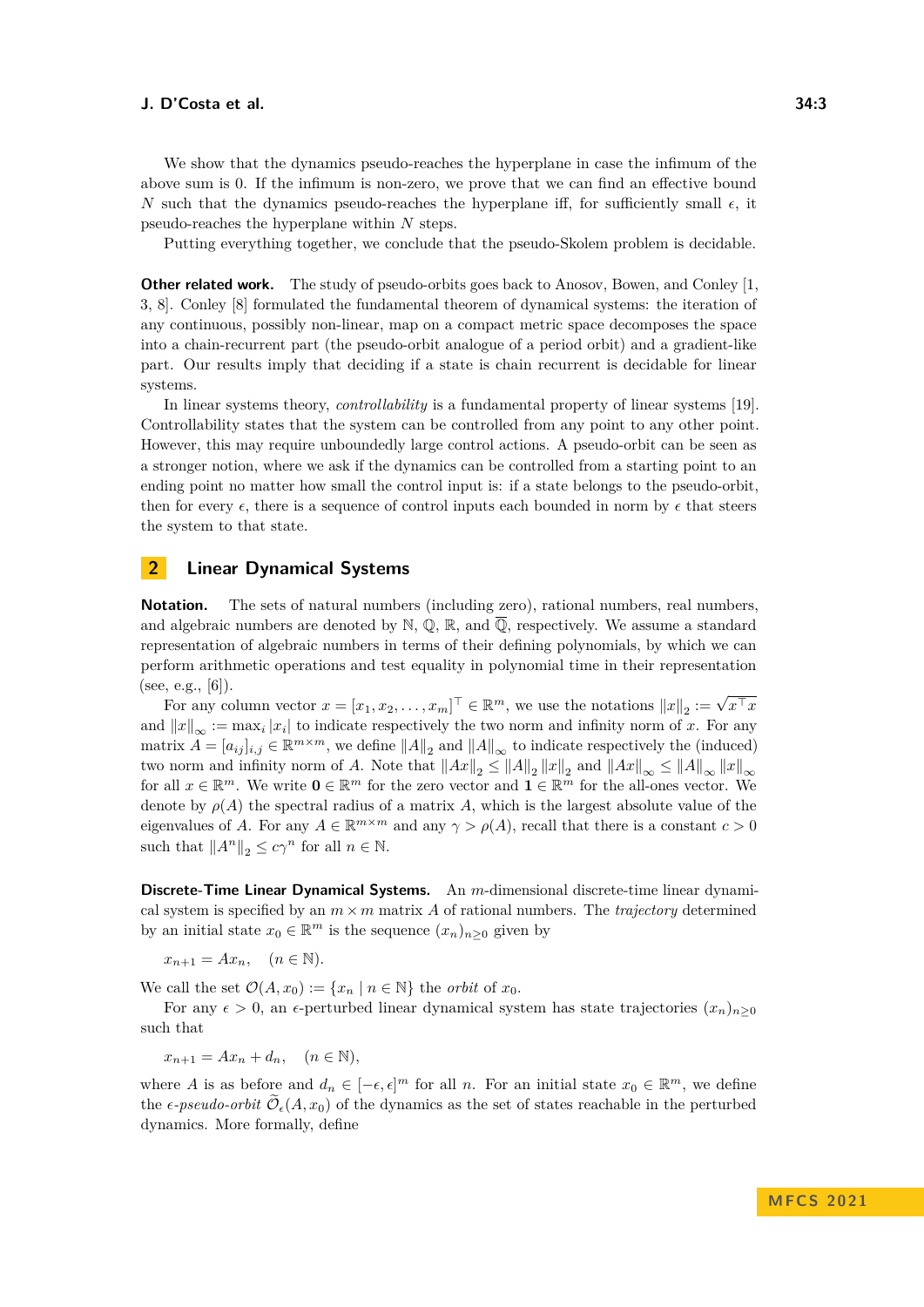#### **34:4 The Pseudo-Skolem Problem is Decidable**

- for  $n = 0$ ,  $\widetilde{\mathcal{O}}_{\epsilon}^{(n)}(A, x_0) := \{x_0\},\$
- $\widetilde{\mathcal{O}}_{\epsilon}^{(n+1)}(A, x_0) := \{Ax + d \in \mathbb{R}^m \mid x \in \widetilde{\mathcal{O}}_{\epsilon}^{(n)}(A, x_0), d \in [-\epsilon, \epsilon]^m\},\$ and  $\widetilde{\mathcal{O}}_{\epsilon}(A, x_0) := \bigcup_{n \geq 0} \widetilde{\mathcal{O}}_{\epsilon}^{(n)}(A, x_0).$

Finally, we define the *pseudo-orbit*  $\mathcal{O}(A, x_0) := \bigcap_{\epsilon > 0} \mathcal{O}_{\epsilon}(A, x_0)$  as the intersection of all the  $\epsilon$ -pseudo orbits of  $x_0$ , for all  $\epsilon > 0$ . Clearly,  $\mathcal{O}(A, x) \subseteq \widetilde{\mathcal{O}}(A, x)$  for any A and x.

We will make use of the following characterization, which follows directly from the definition: Any  $t \in \widetilde{\mathcal{O}}_{\epsilon}(A, s)$  is of the form  $t = A^n s + \sum_{i=0}^{n-1} A^i d_{n-i-1}$  for some  $n \in \mathbb{N}$  and some sequence of perturbations  $d_i$  with  $||d_i||_{\infty} \leq \epsilon$ .

We also need the following properties of  $\widetilde{\mathcal{O}}_{\epsilon}(A, x)$  and  $\widetilde{\mathcal{O}}(A, x)$ .

 $\rhd$  Claim 1 (Transitivity). For every *A* and  $\epsilon > 0$ , and for states *s*, *t*, *u* ∈ R<sup>*m*</sup>, if *t* ∈ Õ<sub>*∈*</sub>(*A*, *s*) and  $u \in \widetilde{\mathcal{O}}_{\epsilon}(A, t)$  then  $u \in \widetilde{\mathcal{O}}_{\epsilon}(A, s)$ . If  $t \in \widetilde{\mathcal{O}}(A, s)$  and  $u \in \widetilde{\mathcal{O}}(A, t)$ , then  $u \in \widetilde{\mathcal{O}}(A, s)$ .

 $\triangleright$  Claim 2 (Closure). For every  $A, \epsilon > 0$ , and state  $s \in \mathbb{R}^m$ , the sets  $\widetilde{\mathcal{O}}_{\epsilon}(A, s)$  and  $\widetilde{\mathcal{O}}(A, s)$ are closed sets.

▶ **Problem 3** (Orbit problem). *Given*  $A \in \mathbb{Q}^{m \times m}$  *and*  $s, t \in \mathbb{Q}^m$ *, decide whether*  $t \in \mathcal{O}(A, s)$ *.* 

A celebrated result of Kannan and Lipton [\[12\]](#page-16-1) shows that the Orbit Problem is decidable in polynomial time.

▶ **Theorem 4** ([\[12\]](#page-16-1))**.** *The orbit problem is decidable in polynomial time.*

In this paper, we study the following problems.

<span id="page-3-1"></span>▶ **Problem 5** (Pseudo-orbit problem). *Given*  $A \in \mathbb{Q}^{m \times m}$  *and*  $s, t \in \mathbb{Q}^m$ *, decide whether*  $t \in \mathcal{O}(A,s)$ .

▶ **Problem 6** (Hyperplane pseudo-reachability problem). *Given*  $A \in \mathbb{Q}^{m \times m}$ ,  $s \in \mathbb{Q}^m$ , and a *hyperplane*  $c^T \cdot x = v$  *for*  $c, v \in \mathbb{Q}^m$ *, decide whether*  $\widetilde{\mathcal{O}}_{\epsilon}(A, s)$  *intersects the hyperplane for all*  $\epsilon > 0$ .

The following summarizes our main theorem.

### <span id="page-3-2"></span>▶ **Theorem 7** (Main Theorem).

- **1.** *The pseudo-orbit problem is decidable in polynomial time.*
- **2.** *The hyperplane pseudo-reachability problem is decidable.*

The rest of the paper is devoted to the proof of this theorem.

### **2.1 Preliminaries**

<span id="page-3-0"></span>First we establish that pseudo-orbits can be translated with change of bases.

▶ **Proposition 8.** For matrices  $A, B, Q \in \mathbb{R}^{m \times m}$  with  $A = QBQ^{-1}$  and for any  $x \in \mathbb{R}^m$ ,  $we$   $have$   $Q\ddot{\mathcal{O}}_{\gamma_2}(B,Q^{-1}x) \subseteq \ddot{\mathcal{O}}_{\epsilon}(A,x) \subseteq Q\ddot{\mathcal{O}}_{\gamma_1}(B,Q^{-1}x)$ , where  $\gamma_1 = \epsilon ||Q^{-1}||_{\infty}$  and  $\gamma_2 =$  $\mathcal{O}(\mathcal{A}) = Q(\mathcal{A}) \mathcal{O}(\mathcal{A}) = Q(\mathcal{A}) \mathcal{O}(\mathcal{A}) = Q(\mathcal{A}) \mathcal{O}(\mathcal{A})$ .

We will use Proposition [8](#page-3-0) with matrix *A* represented using the *Jordan canonical form*.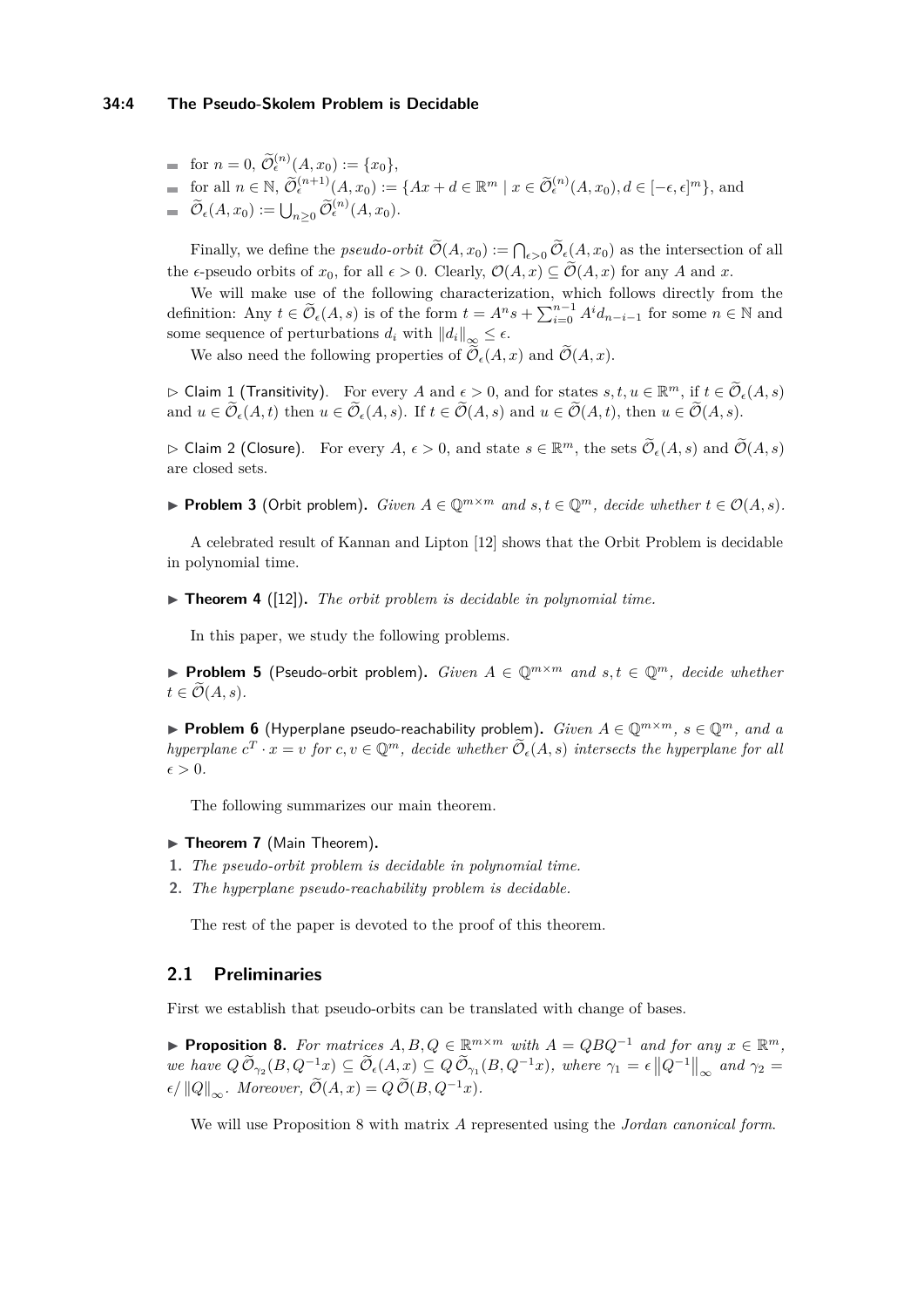**Jordan Decomposition.** For a given rational square matrix A one can compute *change of basis matrix Q* and *Jordan normal form J* so that  $A = QJQ^{-1}$  and  $J = \text{diag}(J_1, J_2, \dots, J_z)$ with  $J_i$  representing the  $i^{th}$  Jordan block taking the following form

<span id="page-4-0"></span>
$$
J_i = \begin{bmatrix} \Lambda_i & 1 & 0 & \dots & 0 & 0 \\ 0 & \Lambda_i & 1 & \dots & 0 & 0 \\ \vdots & \vdots & \ddots & \ddots & \vdots & \vdots \\ 0 & 0 & 0 & \dots & \Lambda_i & 1 \\ 0 & 0 & 0 & \dots & 0 & \Lambda_i \end{bmatrix},
$$
(1)

where  $\Lambda_i$  denotes the *i*<sup>th</sup> eigenvalue of *A*. The size of  $J_i$  is equal to the multiplicity of the eigenvalue  $\Lambda_i$  and is denoted by  $\kappa(\Lambda_i)$ .

**Real Jordan form.** For any  $A \in \mathbb{R}^{n \times n}$  having complex eigenvalues, matrices *Q* and *J* in the Jordan normal form could have complex entries. In this case, the complex eigenvalues form complex conjugate pairs and give a *real Jordan form*: there are *real* matrices *Q* and *J* such that  $A = QJQ^{-1}$  and  $J = \text{diag}(J_1, J_2, \dots, J_z)$ . The matrix  $J_i$  represents the *i*<sup>th</sup> real Jordan block corresponding to either a real eigenvalue  $\Lambda_i$  or a complex pair  $\Lambda_i = a_i \pm jb_i$ . It is equal to [\(1\)](#page-4-0) for real  $\Lambda_i$  and has the following form for the complex pair  $\Lambda_i = a_i \pm jb_i$ ,

$$
J_i = \begin{bmatrix} \Lambda_i & I_{2\times 2} & 0_{2\times 2} & \dots & 0_{2\times 2} & 0_{2\times 2} \\ 0_{2\times 2} & \Lambda_i & I_{2\times 2} & \dots & 0_{2\times 2} & 0_{2\times 2} \\ \vdots & \vdots & \ddots & \ddots & \vdots & \vdots \\ 0_{2\times 2} & 0_{2\times 2} & 0_{2\times 2} & \dots & \Lambda_i & I_{2\times 2} \\ 0_{2\times 2} & 0_{2\times 2} & 0_{2\times 2} & \dots & 0_{2\times 2} & \Lambda_i \end{bmatrix},
$$
\n(2)

where with abuse of notation, we have indicated  $\Lambda_i = \begin{bmatrix} a_i & -b_i \\ b_i & a_i \end{bmatrix}$  $b_i$  *a*<sub>*i*</sub> .  $I_{2\times 2}$  and  $0_{2\times 2}$  denote identity and fully zero matrices of size 2 by 2.

The real Jordan normal form and the change of basis matrices *Q* and *Q*<sup>−</sup><sup>1</sup> can be computed in polynomial time (see [\[4\]](#page-16-6) and also Appendix [D\)](#page-19-0).

**Computing matrix powers.** If  $A = QJQ^{-1}$ , then we have  $A^n = QJ^nQ^{-1}$  for  $n \in \mathbb{N}$ , where  $J^n = \text{diag}(J_1^n, J_2^n, \dots, J_z^n)$  and

|                                                                                                          | $\Lambda^n_i$ | $n \Lambda_i^{n-1}$<br>۸n | $\binom{n}{2}\Lambda_i^{n-1}$<br>$n\Lambda_i^{n-1}$ | $\cdots$<br>$\cdots$ | $\binom{n}{k-1}\Lambda^{n-k+1}_i$<br>$\binom{n}{k-2}\Lambda^{n-k+2}_i$ |  |
|----------------------------------------------------------------------------------------------------------|---------------|---------------------------|-----------------------------------------------------|----------------------|------------------------------------------------------------------------|--|
| $J_i^n = % \begin{cases} I_i & \text{if } i \neq j \\ 0 & \text{if } i \neq j \end{cases} \label{eq:Ji}$ |               |                           |                                                     |                      |                                                                        |  |
|                                                                                                          |               |                           |                                                     | $\cdots$             | $n \Lambda_i^{n-1}$                                                    |  |
|                                                                                                          |               |                           |                                                     | $\cdots$             | . $\,n$                                                                |  |

# <span id="page-4-2"></span>**3 The pseudo-orbit problem is decidable in polynomial time**

<span id="page-4-1"></span>In this section, we show that Problem [5](#page-3-1) is decidable in polynomial time. Fix a matrix *A* and let *J* be the real Jordan form for *A*. Proposition [8](#page-3-0) shows that  $\mathcal{O}(A, x)$  can be obtained from the pseudo-orbit  $\mathcal{O}(J, x)$ . Our decidability proof involves a case analysis on the modulus of the eigenvalues of *J*. We first consider the cases where *J* is a single block, i.e.,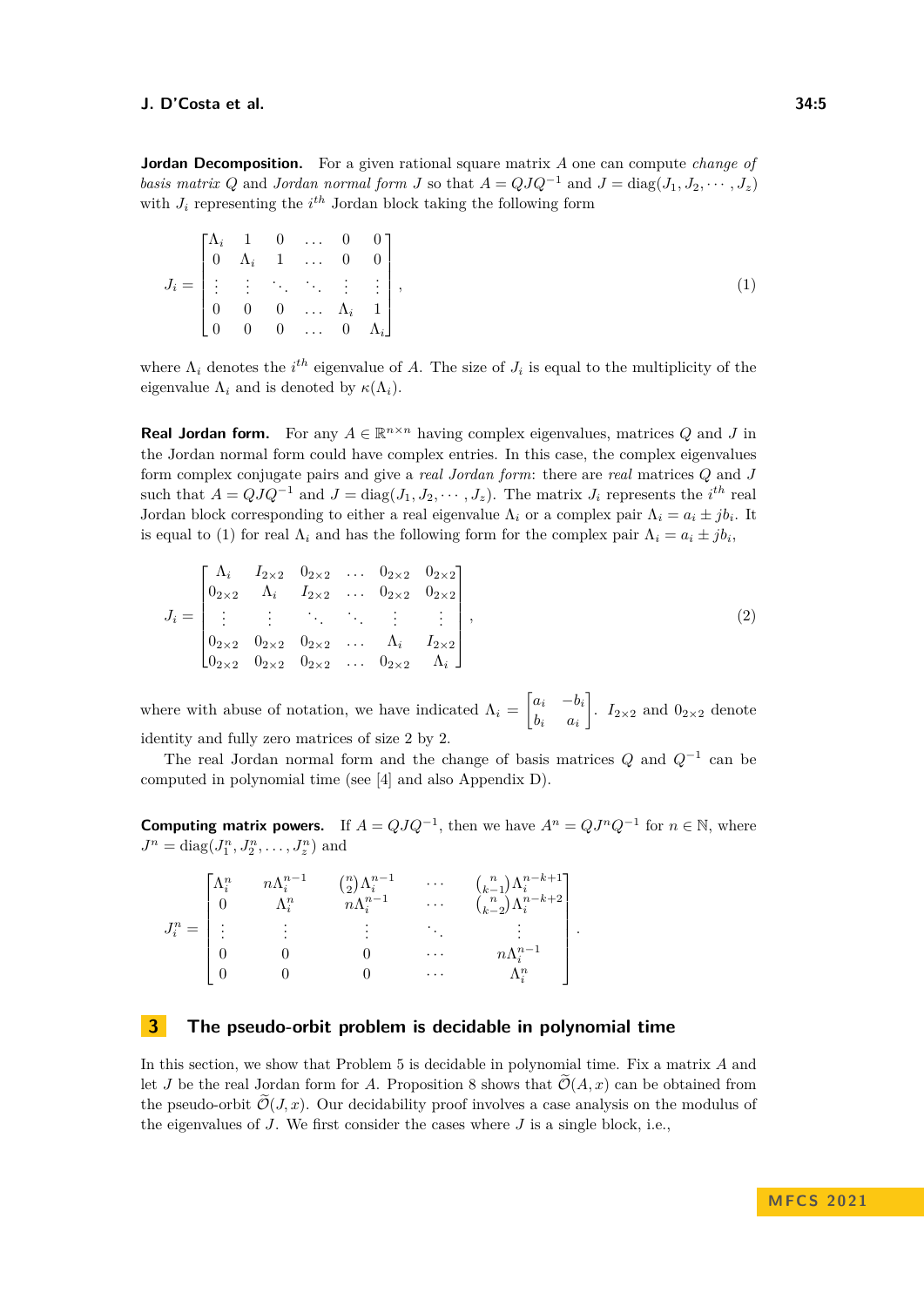$$
J = \begin{bmatrix} \Lambda & I & & \\ & \Lambda & \ddots & \\ & & \ddots & I \\ & & & \Lambda \end{bmatrix} \text{ with } \Lambda = \begin{bmatrix} a & -b \\ b & a \end{bmatrix} \text{ and } I = \begin{bmatrix} 1 & 0 \\ 0 & 1 \end{bmatrix}, \text{ or } \Lambda = [r] \text{ and } I = [1], (3)
$$

with real matrix entries  $a, b, r \in \mathbb{R}$ .

We shall case split on the spectral radius  $\rho(J)$ , which is the absolute value of the unique eigenvalue of the Jordan block *J*. We consider three cases:  $\rho(J) < 1$ ,  $\rho(J) = 1$  and  $\rho(J) > 1$ . The following lemma will be useful in relating the first and third cases. Its proof is simply by reversing time.

<span id="page-5-0"></span>▶ **Lemma 9** (Reversibility Lemma). *For any invertible matrix*  $A \in \mathbb{R}^{m \times m}$ ,  $x \in \widetilde{\mathcal{O}}_{\epsilon}(A,s)$  $\langle M, M \rangle = \epsilon \left\| A^{-1} \right\|_{\infty}$ *. Moreover,* 

<span id="page-5-2"></span>
$$
x \in \widetilde{\mathcal{O}}(A,s) \iff s \in \widetilde{\mathcal{O}}(A^{-1},x). \tag{4}
$$

<span id="page-5-1"></span>▶ **Lemma 10** (Eigenvalues inside the unit circle)**.** *Let J* ∈ R *<sup>m</sup>*×*<sup>m</sup> be a Jordan block of the form* [\(3\)](#page-4-1) *with*  $\rho(J) < 1$ *. For every*  $s \in \mathbb{R}^m$ *,* 

 $\widetilde{\mathcal{O}}(J,s) = \mathcal{O}(J,s) \cup \{\mathbf{0}\} = \overline{\mathcal{O}(J,s)},$ 

*where*  $\overline{\mathcal{O}(J,s)}$  *denotes the closure of the orbit.* 

**Proof.** We prove the lemma by showing there is a constant  $C > 0$  satisfying

$$
\overline{\mathcal{O}(J,s)} \stackrel{*}{=} \mathcal{O}(J,s) \cup \{\mathbf{0}\} \stackrel{**}{\subseteq} \widetilde{\mathcal{O}}(J,s) \stackrel{\dagger}{\subseteq} \bigcap_{\epsilon > 0} \bigcup_{z \in \mathcal{O}(J,s)} \mathcal{B}(z,C\epsilon) \stackrel{\S}{\subseteq} \overline{\mathcal{O}(J,s)},\tag{5}
$$

where  $\mathcal{B}(z,\epsilon) := \{y \in \mathbb{R}^m \mid ||z - y||_2 \leq \epsilon\}$  is the closed ball with respect to two norm with center  $z$  and radius  $\epsilon$ . It is easy to see that equality  $(*)$  holds since all the eigenvalues of *J* are inside the unit circle,  $\lim_{n\to\infty} J^n = 0$ , and 0 is the only limiting point of any state trajectory.

It is also easy to see that inclusion  $(**)$  is correct. Note that for any  $\epsilon > 0$ ,  $\mathcal{O}(J, s) \subseteq$  $\widetilde{\mathcal{O}}_{\epsilon}(J, s)$  and the set  $\widetilde{\mathcal{O}}_{\epsilon}(J, s)$  is closed by definition. Taking intersection over  $\epsilon > 0$ , we get  $\mathcal{O}(J, s) \subset \widetilde{\mathcal{O}}(J, s)$  with  $\widetilde{\mathcal{O}}(J, s)$  being a closed set. Therefore,  $\overline{\mathcal{O}(J, s)} \subset \widetilde{\mathcal{O}}(J, s)$ .

We now choose a value of *C* which allows us to prove inclusion (†). First pick *γ* such that  $\rho(J) < \gamma < 1$ . Next choose  $c_1$  to be a constant (which is guaranteed to exist) satisfying  $||J^n||_2 \le c_1 \gamma^n$  for all  $n \in \mathbb{N}$ , and finally set  $C := c_1 m/(1 - \gamma)$ . We show that  $\mathcal{O}_{\epsilon}(J, s) \subseteq \bigcup_{z \in \mathcal{O}(J, s)} \mathcal{B}(z, C\epsilon)$  for any  $\epsilon > 0$ . Take any  $x \in \mathcal{O}_{\epsilon}(J, s)$ . Then there is a sequence  $(d_0, d_1, \ldots)$  and  $n \in \mathbb{N}$  such that  $||d_i||_{\infty} \leq \epsilon$  and  $x = J^n s + \sum_{i=0}^{n-1} J^i d_{n-i-1}$ . Now

$$
||x - Jn s||_2 = \left\| \sum_{i=0}^{n-1} J^i d_{n-i-1} \right\|_2 \le \sum_{i=0}^{n-1} ||J^i||_2 ||d_{n-i-1}||_2 \le \sum_{i=0}^{n-1} c_1 \gamma^i m \epsilon \le \frac{c_1 m \epsilon}{1 - \gamma} = C \epsilon,
$$

We then get  $x \in \mathcal{B}(z, C\epsilon)$  for  $z := J^n s \in \mathcal{O}(J, s)$ .

The inclusion § can be proven by taking an arbitrary point  $y \notin \overline{\mathcal{O}(J,s)}$  and showing that there is an  $\epsilon > 0$  for which  $y \notin \mathcal{B}(z, C\epsilon)$  for all  $z \in \mathcal{O}(J, s)$ . Note that the complement of  $\overline{\mathcal{O}(J,s)}$  is an open set, which means there is a  $\theta > 0$  such that  $\mathcal{B}(y,\theta) \cap \overline{\mathcal{O}(J,s)} = \emptyset$ . Taking  $\epsilon$  such that  $C\epsilon < \theta$  will give the intended result.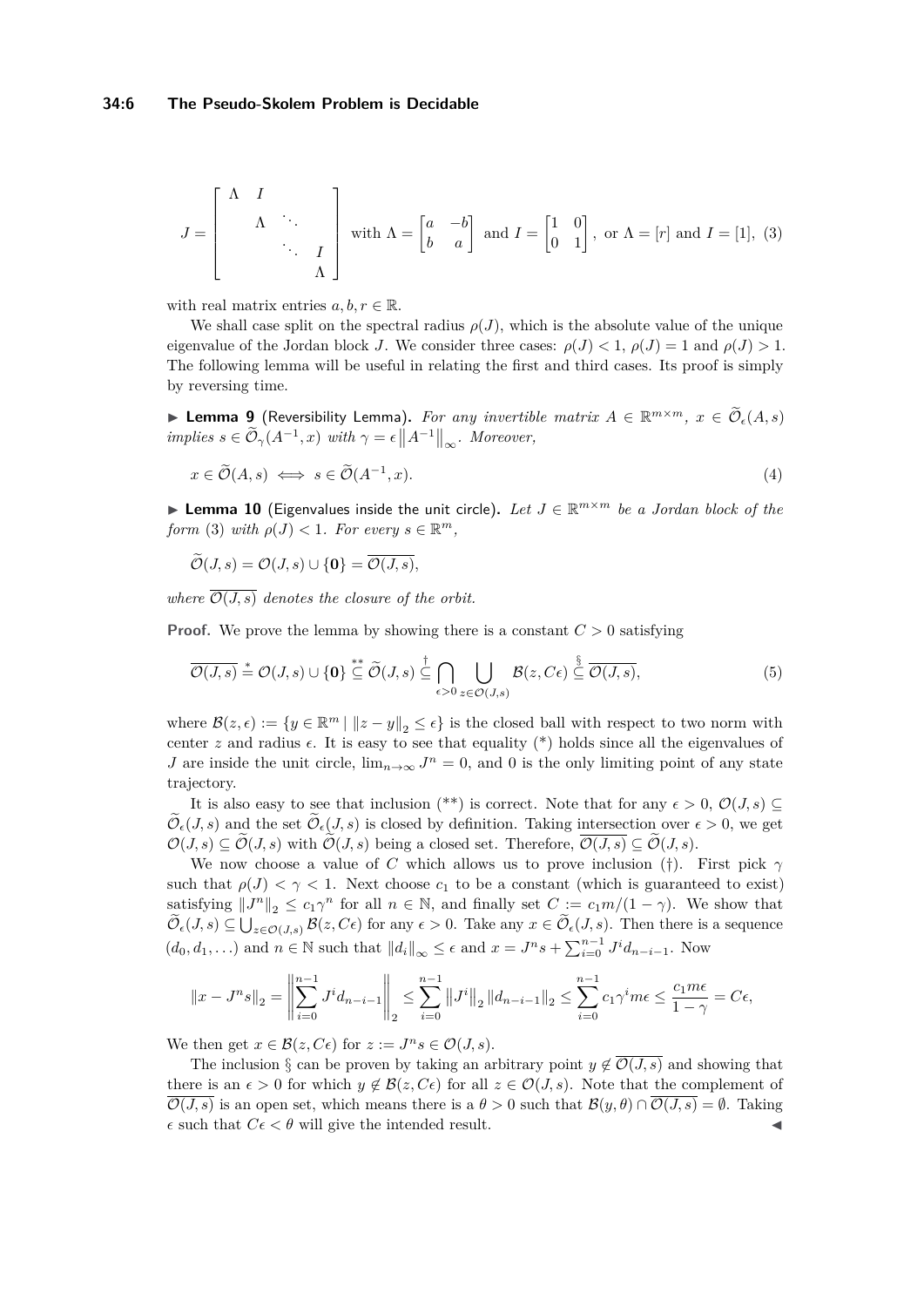Additionally, we prove the following lemma (that will be useful later) about the behaviour of pseudo-orbits when all eigenvalues are inside the unit circle.

<span id="page-6-0"></span>▶ **Lemma 11.** Let  $A \in \mathbb{R}^{m \times m}$  and  $s \in \mathbb{R}^m$ . If  $\rho(A) < 1$ , then for every  $\delta > 0$  there exists *an effectively computable*  $N \in \mathbb{N}$  *and*  $\epsilon > 0$  *such that after time*  $N$ *, all*  $\epsilon$ -pseudo-orbits are *contained inside the ball*  $\mathcal{B}(\mathbf{0}, \delta)$ *.* 

**Proof.** Let  $(x_n)_{n\in\mathbb{N}}$  denote an  $\epsilon$ -pseudo-orbit starting from s with a sequence of disturbances  $(d_n)_{n\in\mathbb{N}}$ . Suppose  $\rho(A) < 1$  and let  $\gamma \in (\rho(A), 1)$ . There is a constant  $c > 0$  satisfying  $||A^n||_2$  ≤  $c\gamma^n$  for all *n*. Then we get

$$
||x_{n}||_{2} = \left||A^{n}s + \sum_{k=0}^{n-1} A^{k}d_{n-k-1}\right||_{2} \leq ||A^{n}||_{2} ||s||_{2} + \sum_{k=0}^{n-1} ||A^{k}||_{2} ||d_{n-k-1}||_{2}
$$
  

$$
\leq c\gamma^{n} ||s||_{2} + \sum_{k=0}^{n-1} m \epsilon c\gamma^{k} \leq c\gamma^{n} ||s||_{2} + \frac{m \epsilon c}{1-\gamma}.
$$

Taking  $\epsilon = \delta(1-\gamma)/(2mc)$  and *N* with  $\gamma^N ||s||_2 \leq \delta/(2c)$  gives the intended result.  $\blacktriangleleft$ 

<span id="page-6-2"></span>▶ **Lemma 12** (Eigenvalues outside the unit circle)**.** *Let J* ∈ R *<sup>m</sup>*×*<sup>m</sup> be a Jordan block of the form* [\(3\)](#page-4-1) *with*  $\rho(J) > 1$ *. We have*  $\widetilde{\mathcal{O}}(J, \mathbf{0}) = \mathbb{R}^m$  *and*  $\widetilde{\mathcal{O}}(J, s) = \mathcal{O}(J, s)$  *if*  $s \neq \mathbf{0}$ *.* 

**Proof.** In this case, *J* is invertible and all eigenvalues of  $J^{-1}$  are inside the unit circle. We apply the Reversibility Lemma [9](#page-5-0) and Lemma [10.](#page-5-1)

$$
x \in \widetilde{\mathcal{O}}(J,s) \iff s \in \widetilde{\mathcal{O}}(J^{-1},x) \iff s \in \mathcal{O}(J^{-1},x) \cup \{\mathbf{0}\} \iff s = \mathbf{0} \text{ or } x \in \mathcal{O}(J,s).
$$

Therefore, any *x* is in  $\widetilde{\mathcal{O}}(J, s)$  if  $s = 0$ , and  $\widetilde{\mathcal{O}}(J, s) = \mathcal{O}(J, s)$  for  $s \neq \mathbf{0}$ .

<span id="page-6-1"></span>▶ **Lemma 13** (Eigenvalues on the unit circle)**.** *Let J* ∈ R *<sup>m</sup>*×*<sup>m</sup> be a Jordan block of the form* [\(3\)](#page-4-1) *with*  $\rho(J) = 1$ *. For every*  $s \in \mathbb{R}^m$ *, we have*  $\widetilde{\mathcal{O}}(J, s) = \mathbb{R}^m$ *.* 

**Proof.** The key part of the proof is to show that  $\mathbf{0} \in \widetilde{\mathcal{O}}(A, s)$  for any *s* and for any *A* having the eigenvalues on the unit circle. Once we show this, we know that  $s \in \mathcal{O}(A^{-1}, \mathbf{0})$  is true for any *s* and any matrix *A* due to the Reversibility lemma. Stated for the inverse of *A* and any *x*, we get  $x \in \mathcal{O}(A, 0)$ . Since pseudo-orbits are transitive, we have  $x \in \mathcal{O}(A, s)$  for any *x* and *s*, which is the intended result.

We show  $\mathbf{0} \in \mathcal{O}(A, s)$  equivalently by replacing A with its Jordan form J and doing induction on the structure of *J*. The proof has two stages. The first stage is to show that  $\mathbf{0} \in \mathcal{O}(J, s)$  for all *s* when *J* has a single block simple eigenvalues. The second stage is to show that we can sequentially increase the multiplicity of eigenvalues and multiple blocks.

**Base case.** Suppose  $J = \begin{bmatrix} a & -b \\ b & a \end{bmatrix}$  with  $a^2 + b^2 = 1$  or  $J = r$  with  $|r| = 1$ . Observe that the multiplication by  $J$  does not increase the two norm of a vector. Hence setting

$$
d_n = \begin{cases} -\epsilon \cdot \frac{Jx_n}{\|Jx_n\|_2} & \text{if } ||Jx_n||_{\infty} > \epsilon, \\ -Jx_n & \text{otherwise,} \end{cases}
$$

we obtain the  $\epsilon$ -pseudo-orbit  $(x_0 = s, x_1, x_2, \ldots, x_m, \mathbf{0}, \mathbf{0}, \ldots)$  from any *s* where  $||x_k||_2 =$  $||x_{k-1}||_2$  −  $\epsilon$  for  $k \leq m$ , which gives  $\mathbf{0} \in \mathcal{O}(J, s)$ .

### **M FC S 2 0 2 1**

$$
f_{\rm{max}}
$$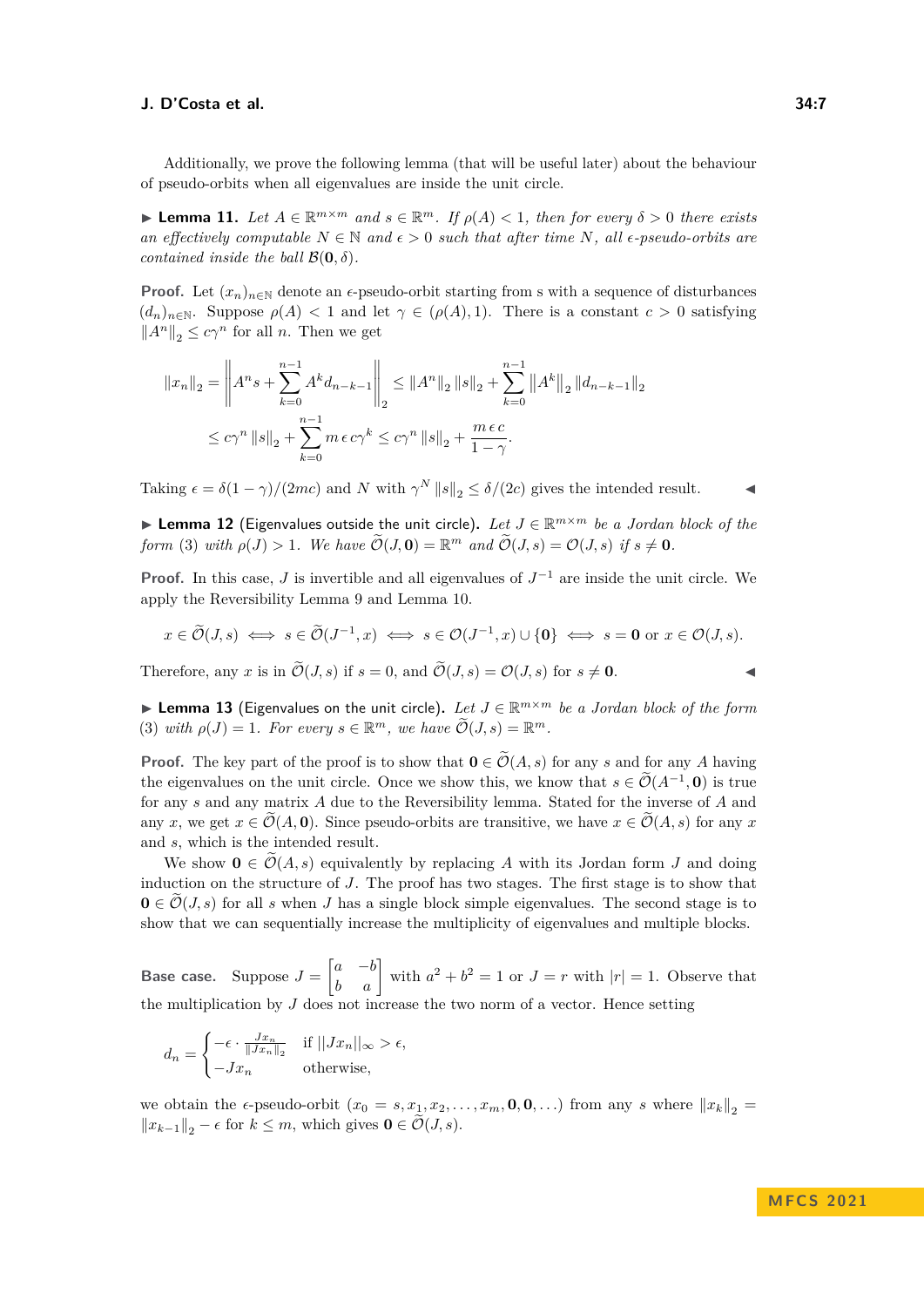### **34:8 The Pseudo-Skolem Problem is Decidable**

**Inductive case.** We show that if  $\mathbf{0} \in \widetilde{\mathcal{O}}(J_1, s_1)$  and  $\mathbf{0} \in \widetilde{\mathcal{O}}(J_2, s_2)$  for all  $s_1$  and  $s_2$  of appropriate dimensions, we also have  $\mathbf{0} \in \tilde{\mathcal{O}}(J, s)$  with  $J = \begin{bmatrix} J_1 & B \\ 0 & J_2 \end{bmatrix}$  $0$   $J_2$  for any *B* and any *s* with appropriate dimensions. Let us partition any state  $x = (x^1, x^2)$  according to the dimensions of  $J_1$  and  $J_2$ . Let  $\epsilon > 0$  and  $s = (s^1, s^2)$ . By the assumption, there exist  $\epsilon$ perturbations  $(d_0^2, d_1^2, \ldots, d_{N-1}^2)$  that bring  $s^2$  to **0** under  $J_2$ . Let  $d_n = (0, d_n^2)$  for  $0 \le n < N$ be a sequence of  $\epsilon$ -perturbations for the linear system with mapping *J*. We obtain the sequence  $(x_0 = s, x_1, \ldots, x_N)$  with  $x_N^2 = 0$ : the *∈*-perturbations  $d_0, \ldots, d_{N-1}$  have brought the second coordinate to **0**. By the assumption, we also have  $\mathbf{0} \in \mathcal{O}_{\epsilon}(J_1, x_N^1)$ , which gives  $\epsilon$ -perturbations  $(d_0^1, \ldots, d_M^1)$  that bring  $x_N^1$  to **0** under  $J_1$ . Let us expand the sequence of perturbations for the linear system *J* with  $d_{n+N} = (d_n^1, \mathbf{0})$  for  $0 \le n \le M$ . It is easy to see that  $(d_0, \ldots, d_{N+M})$  bring the system from *s* to **0** due to the structure of *J* that is upper triangular. **◀** 

We now consider the general case where *J* has multiple blocks.

▶ **Definition 14.** Let  $J \in \mathbb{R}^{m \times m}$  be a real Jordan block matrix and  $s \in \mathbb{R}^m$ . We define

$$
\Delta(J,s) := \begin{cases} \mathbb{R}^m & \text{if } \rho(J) = 1 \text{ or, } \rho(J) > 1 \text{ and } s = 0, \\ \{0\} & \text{if } \rho(J) < 1, \\ \emptyset & \text{otherwise.} \end{cases}
$$

The following lemma states that certain points in the pseudo-orbit of real Jordan blocks are  $\epsilon$ -pseudo reachable exactly at any sufficiently large time step, for every  $\epsilon > 0$ . The lemma provides the flexibility to "synchronize" reaching parts of the state for different Jordan blocks.

<span id="page-7-0"></span>▶ **Lemma 15** (Synchronization Lemma). Let  $J \in \mathbb{R}^{m \times m}$  be a Jordan block with eigenvalue  $\lambda$ *. For*  $s \in \mathbb{R}^m$ ,  $t \in \Delta(J, s)$  *if and only if for every*  $\epsilon > 0$  *there exists*  $N_{\epsilon} \in \mathbb{N}$  *such that for all*  $N > N_{\epsilon}$ , there exists an  $\epsilon$ -pseudo-orbit  $(x_i)_{i \in \mathbb{N}}$  of *s* under *J* such that  $x_N = t$ .

### **Proof.**

- $| \lambda |$  < 1 and  $\Delta(J, s) = \{0\}$ . By Lemma [10,](#page-5-1)  $0 \in \widetilde{\mathcal{O}}(J, s)$  and hence for every  $\epsilon > 0$ , there exists  $N_{\epsilon}$  such that  $t = 0$  can be  $\epsilon$ -pseudo reached at time  $N_{\epsilon}$ . Now simply observe that once an  $\epsilon$ -pseudo-orbit reaches **0**, it can remain there forever by setting all future perturbations to zero. To prove the other direction, suppose  $t \neq 0$ . By Lemma [11,](#page-6-0) there must exist a time bound *T* such that for sufficiently small  $\epsilon$ , all  $\epsilon$ -pseudo-orbits of *s* after time *T* are contained in  $\mathcal{B}(\mathbf{0}, \frac{\|\boldsymbol{t}\|_2}{2})$ . Hence for sufficiently small  $\epsilon$  no  $N_{\epsilon}$  with the the specified property can exist.
- $|\lambda| = 1$  and  $\Delta(J, s) = \mathbb{R}^m$ . In the proof of Lemma [13,](#page-6-1) for every  $t \in \mathbb{R}^m$  and  $\epsilon > 0$  we construct an  $\epsilon$ -pseudo-orbit from *s* that visits **0** followed by *t*. Let  $N_{\epsilon}$  be the number of steps required to  $\epsilon$ -reach *t*. We can postpone visiting *t* to any time step  $N > N_{\epsilon}$  by simplying waiting at the point **0** for  $N - N_{\epsilon}$  steps.
- $|\lambda| > 1$ ,  $s = 0$  and  $\Delta(J, s) = \mathbb{R}^m$ . Similarly to the case above, in Lemma [12](#page-6-2) for each  $\epsilon$ we construct an  $\epsilon$ -pseudo-orbit that visits *t* at time  $N_{\epsilon}$ , and reaching *t* can be delayed arbitrarily by spending a necessary number of steps at **0** at the beginning.
- $|\lambda| > 1$ ,  $s \neq \mathbf{0}$  and  $\Delta(J, s) = \emptyset$ . Let  $t \in \mathbb{R}^m$ . In this case, observe that there must exist a  $\blacksquare$ time bound *T* such that for sufficiently small  $\epsilon$ , all  $\epsilon$ -pseudo-orbits of *s* after time *T* are contained outside  $\mathcal{B}(0, 2 \|t\|_2)$ . Hence for sufficiently small  $\epsilon$  no  $N_{\epsilon}$  with the the specified property can exist.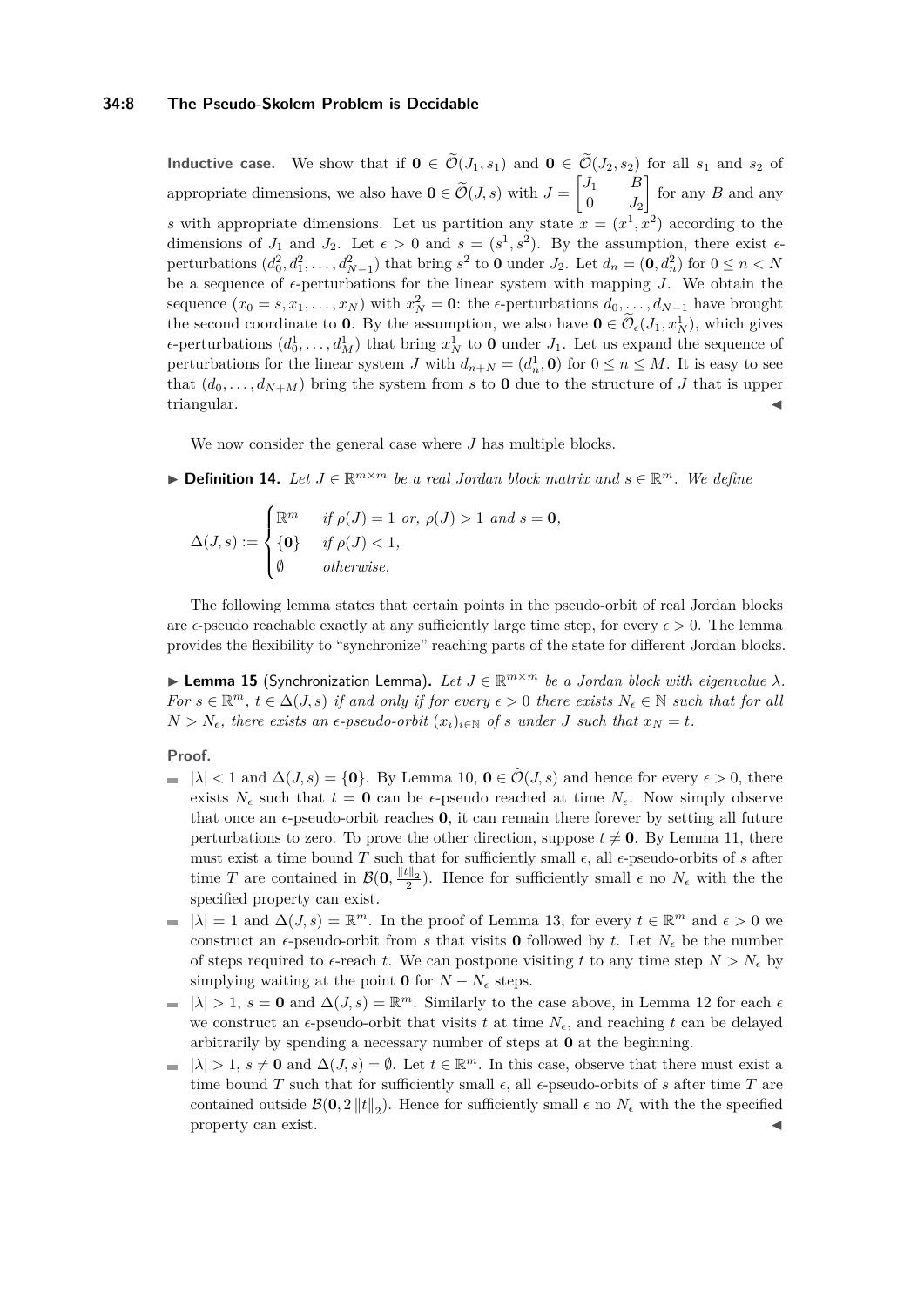There are two modes of pseudo reachability: via orbit, or at larger and larger time steps for smaller  $\epsilon$ .

<span id="page-8-0"></span>▶ **Lemma 16.** Let  $A \in \mathbb{R}^{m \times m}$  and  $s, t \in \mathbb{R}^m$ . If there exists  $N$  such that for every  $\epsilon$ ,  $t$  is  $\epsilon$ -pseudo-reachable from *s* within the first *N* steps, then  $t \in \mathcal{O}(A, s)$ .

**Proof.** Suppose such *N* exists. By continuity of the map  $x \mapsto Ax$ , for every  $\delta > 0$  there exists  $\epsilon > 0$  such that for every  $\epsilon' < \epsilon$  and  $\epsilon'$ -pseudo-orbit  $(x_i)_{i \in \mathbb{N}}$ ,  $||x_i - A^i s||_2 < \delta$  for  $0 \leq i \leq N$ . Hence the intersection of the first N elements of all  $\epsilon$ -pseudo-orbits is exactly  $\{s, As, \ldots, A^{N-1}s\}.$  $s$ }.

<span id="page-8-1"></span>▶ **Lemma 17.** *For*  $J = \text{diag}(J_1, \ldots, J_l)$  *in real Jordan normal form and*  $s \in \mathbb{R}^m$ *,* 

 $\widetilde{\mathcal{O}}(J,s) = \mathcal{O}(J,s) \cup \prod_{i=1}^l \Delta(J_i,s_i).$ 

**Proof.** Suppose  $t = (t_1, \ldots, t_l) \in \prod_{i=1}^l \Delta(J_i, s_i)$ . That is, for every  $\epsilon$  and  $1 \leq i \leq l$  there exists an  $\epsilon$ -pseudo-orbit  $(x_j^i)_{j\in\mathbb{N}}$  of  $s_i$  under  $J_i$  that reaches  $t_i$ . By Lemma [15,](#page-7-0) for every  $\epsilon$ there exist  $\epsilon$ -pseudo-orbits  $(y_j^i)_{j \in \mathbb{N}}$  of  $s_1, \dots, s_l$  that reach  $t_1, \dots, t_l$ , respectively, at the same time *N*. That is,  $y_N^i = t_i$  for  $1 \leq i \leq m$ . Hence  $(y_i^1, \ldots, y_i^z)_{i \in \mathbb{N}}$  is an  $\epsilon$ -pseudo-orbit of *s* under *J* that reaches *t*.

Now suppose  $t \in \mathcal{O}(J, s) \setminus O(J, s)$ . We prove, by a case analysis on  $J_i$ , that  $t_i \in \Delta(J_i, s_i)$ for  $1 \leq i \leq l$ . The main idea is that if t is pseudo-reachable but not reachable, then in order to reach it via an  $\epsilon$ -pseudo-orbit one will need longer and longer time horizons as  $\epsilon \to 0$ (Lemma [16\)](#page-8-0).

- **1.**  $\rho(J_i) < 1$ . Since *t* is not in the orbit, we can find a sequence  $N_1 < N_2 < \cdots$  of time steps and  $\epsilon_1 > \epsilon_2 > \cdots$  of perturbations such that *t* is  $\epsilon_j$ -reachable from *s* earliest at time  $N_j$ . In particular,  $t_i$  is  $\epsilon_j$  reachable from  $s_i$  at time  $N_j$  for every *j*. But by Lemma [11](#page-6-0) this means that  $|t_i| < \delta$  for every  $\delta > 0$ . Hence  $t_i = \mathbf{0} \in \Delta(J_i, s_i)$ .
- **2.**  $\rho(J_i) = 1$ . Since in this case  $\Delta(J_i, s_i) = \mathbb{R}^{\kappa(i)}$ , trivially  $t_i \in \Delta(J_i, s_i)$ .
- **3.**  $\rho(J_i) > 1$  and  $s_i = 0$ . Since in this case too  $\Delta(J_i, s_i) = \mathbb{R}^{\kappa(i)}$ , trivially  $t_i \in \Delta(J_i, s_i)$ .
- **4.**  $\rho(J_i) > 1$  and  $s_i \neq \mathbf{0}$ . This case cannot arise, as similarly to Case 1, one can argue that if pseudo-reaching  $t_i$  requires larger and larger time steps as  $\epsilon \to 0$ , then  $|t_i| > \delta$  for every  $\delta$ . But in this case no such  $t_i$  can exist.

**Proof.** (of Theorem [7\(](#page-3-2)1)). We now put everything together to show the pseudo-orbit problem is decidable in polynomial time. Given  $A \in \mathbb{Q}^{m \times m}$ , and  $s, t \in \mathbb{Q}^m$ , we compute (in polynomial time) matrices  $Q, J, Q^{-1} \in (\mathbb{R} \cap \overline{\mathbb{Q}})^{m \times m}$  such that  $A = QJQ^{-1}$  and *J* is in real Jordan normal form (Appendix [D\)](#page-19-0). Then, we compute  $t' = Q^{-1}t$  and  $s' = Q^{-1}s$ , and by Proposition [8](#page-3-0) we have that  $t \in \tilde{\mathcal{O}}(A,s)$  if and only if  $t' \in \tilde{\mathcal{O}}(J,s')$ . It remains to decide whether  $t' \in \tilde{\mathcal{O}}(J,s')$ . For this we use the characterization described in Lemma [17.](#page-8-1) To decide whether  $t' \in \mathcal{O}(J, s')$ , observe that  $Q^{-1}t$  ∈  $\mathcal{O}(J,Q^{-1}s)$   $\iff$   $t \in \mathcal{O}(A,s)$ , and whether  $t \in \mathcal{O}(A,s)$  is an instance of the Orbit Problem and can be decided in polynomial time.<sup>[1](#page-8-2)</sup> Finally, it remains to check whether  $t_i \in \Delta(J_i, s_i)$  for each block  $J_i$ , which can be done easily given the simplicity of  $\Delta(J_i, s_i)$ .  $, s_i$ ).

We end the section with an application of Theorem [7\(](#page-3-2)1). A set *S* is *pseudo-reachable* from *s* under *A* if for every  $\epsilon > 0$ , there exists a point  $x_{\epsilon} \in S$  that is  $\epsilon$ -pseudo-reachable from *s* under *A*. An *algebraic* set is the set of zeros of a collection of polynomials. A *semialgebraic*

<span id="page-8-2"></span> $1$  Technically,  $[12]$  consider the orbit problem for rational inputs and we require the orbit problem where the input can contain algebraic numbers. However, a polynomial time algorithm is still possible.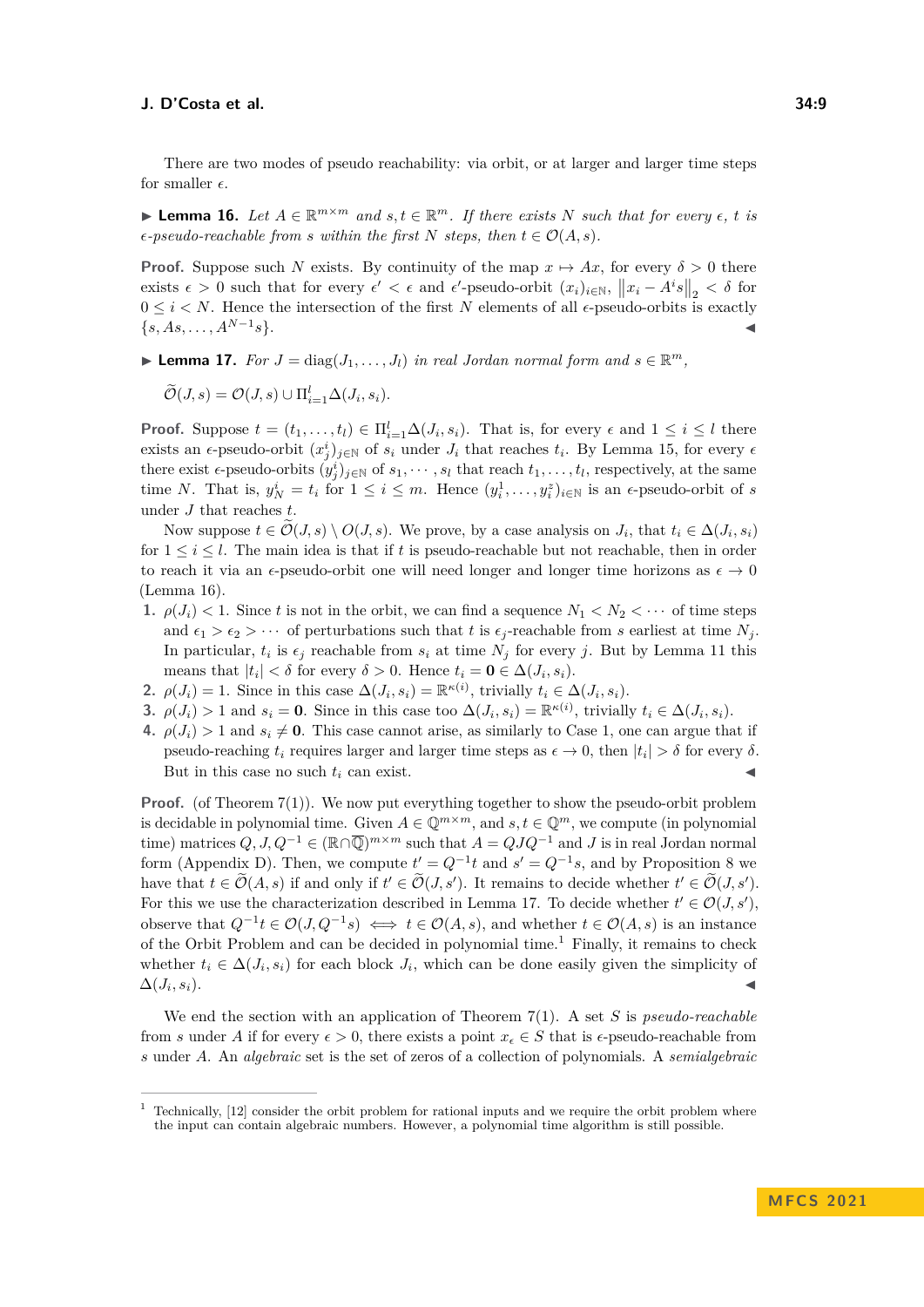### **34:10 The Pseudo-Skolem Problem is Decidable**

set is a union of algebraic sets and projections of algebraic sets. We show (in Appendix [B.2\)](#page-18-0) that we can decide if a bounded semialgebraic set is pseudo-reachable, by reducing the problem to the pseudo-orbit problem.

<span id="page-9-1"></span>▶ **Theorem 18.** *Given*  $A \in \mathbb{Q}^{m \times m}$ ,  $x_0 \in \mathbb{Q}^m$ , and a bounded semialgebraic set *S*, it is *decidable if S is pseudo-reachable from x*<sup>0</sup> *under A.*

### **4 Hyperplane pseudo-reachability is decidable**

In this section, we prove Theorem  $7(2)$ . First we consider the case where we are given:

- a hyperplane  $H = \{x \in \mathbb{R}^m : c^\top x = v\}$  with  $(c, v) \in (\mathbb{R} \cap \overline{\mathbb{Q}})^m \times (\mathbb{R} \cap \overline{\mathbb{Q}})$ ,
- $J = \text{diag}(J_1, \ldots, J_z) \in (\mathbb{R} \cap \overline{\mathbb{Q}})^{m \times m}$  in real Jordan normal form, and
- a starting point  $x_0 \in (\mathbb{R} \cap \overline{\mathbb{Q}})^m$ .

We show how to decide if for every  $\epsilon > 0$  there exists an  $\epsilon$ -pseudo-orbit  $(x_i)_{i \in \mathbb{N}}$  of  $x_0$  under *J* that *hits* the hyperplane *H*, i.e.  $c^{\top} x_N - v = 0$  for some  $N \in \mathbb{N}$ .

A block  $J_i$  is *relevant* with respect to hyperplane  $H = \{x : c^\top x = v\}$  if the coefficients of  $c$  at the coordinates corresponding to  $J_i$  are not all 0. Intuitively, dimensions corresponding to blocks that are not relevant can simply be omitted from the analysis as they do not play a role in determining whether a point is in *H* or not. *Relevant eigenvalues* of *J* are the eigenvalues of relevant blocks. The *relevant spectral radius*, written  $\rho_H(J)$ , is the largest modulus of all relevant eigenvalues. Our proof is based on a case analysis on the relevant spectral radius of *J*. We shall see that the proof is simple when the relevant spectral radius is  $\leq 1$  but requires more technical ideas when it is  $> 1$ .

<span id="page-9-0"></span> $\blacktriangleright$  **Lemma 19** (Case  $\rho_H(J) \leq 1$ ). Fix a matrix *J* in real Jordan normal form, a starting state  $x_0$ *, and a hyperplane*  $H = \{x : c^\top x = v\}.$ 

- **1.** *If*  $\rho_H(J) = 1$ *, then H is pseudo-reachable.*
- 2. If  $\rho_H(J) < 1$  and  $0 \in H$  then H is pseudo-reachable. If  $\rho_H(J) < 1$  and  $0 \notin H$ , there *exists an effectively computable time bound N such that H is pseudo-reachable if and only if there exists*  $0 \leq i \leq N$  *such that*  $J^i x_0 \in H$  *(that is, H is reachable from*  $x_0$  *under J after at most N steps).*

**Proof.** First suppose  $\rho_H(J) = 1$ . We write  $J = diag(J_h, J_r)$ , where  $\rho_H(J_h) = 1$  and  $\rho$ <sup>*H*</sup>(*J*<sup>*r*</sup>)  $\lt$  1 (observe that wlog we can assume the blocks of *J* have non-decreasing spectral radius when listed from top to bottom) and correspondingly set  $s = (s_h, s_r)$ ,  $c = (c_h, c_r)$ . Note that  $c_h \neq 0$  by the relevance of at least one of eigenvalues of modulus 1.

By Lemma [10](#page-5-1) we know  $\mathbf{0} \in \widetilde{\mathcal{O}}(J_r, s_r)$ . By Lemma [13,](#page-6-1) we can select *y* such that  $c_h^{\top} y - v = 0$ and  $y \in \widetilde{\mathcal{O}}(J_h, s_h)$ . Therefore, invoking Lemma [15,](#page-7-0) for every  $\epsilon > 0$  we can find  $N \in \mathbb{N}$  and construct  $\epsilon$ -pseudo-orbits  $(x_n^h)_{n \in \mathbb{N}}$  and  $(x_n^r)_{n \in \mathbb{N}}$  such that  $x_N^h = y$  and  $x_N^r = 0$ , which implies that for the  $\epsilon$ -pseudo-orbit  $x_n = (x_n^h, x_n^r), c^\top x_N - v = c_h^\top y + c_r^\top \mathbf{0} - v = 0$  as desired.

Now suppose  $\rho_H(J) < 1$ .

**Case 1:**  $v = 0$ . Since  $0 \in H$  and the origin is pseudo-reachable from  $x_0$  (Lemma [10\)](#page-5-1), *H* is pseudo-reachable.

**Case 2:**  $v \neq 0$ . Using Lemma [11,](#page-6-0) and setting  $\delta = |v|/(2 ||c||_2)$ , we can find  $\epsilon > 0$  and horizon  $N \in \mathbb{N}$  after which every  $\epsilon$ -pseudo-orbit is trapped in  $\mathcal{B}(0, \delta)$ . Thus, the hyperplane cannot be pseudo-reached after time *N*, as the hyperplane does not intersect with  $\mathcal{B}(0,\delta)$ . It remains to check if the hyperplane is pseudo-reachable at any of the first *N* time-steps. In fact, for a bounded time interval, a hyperplane is pseudo-reachable iff it is reachable. This is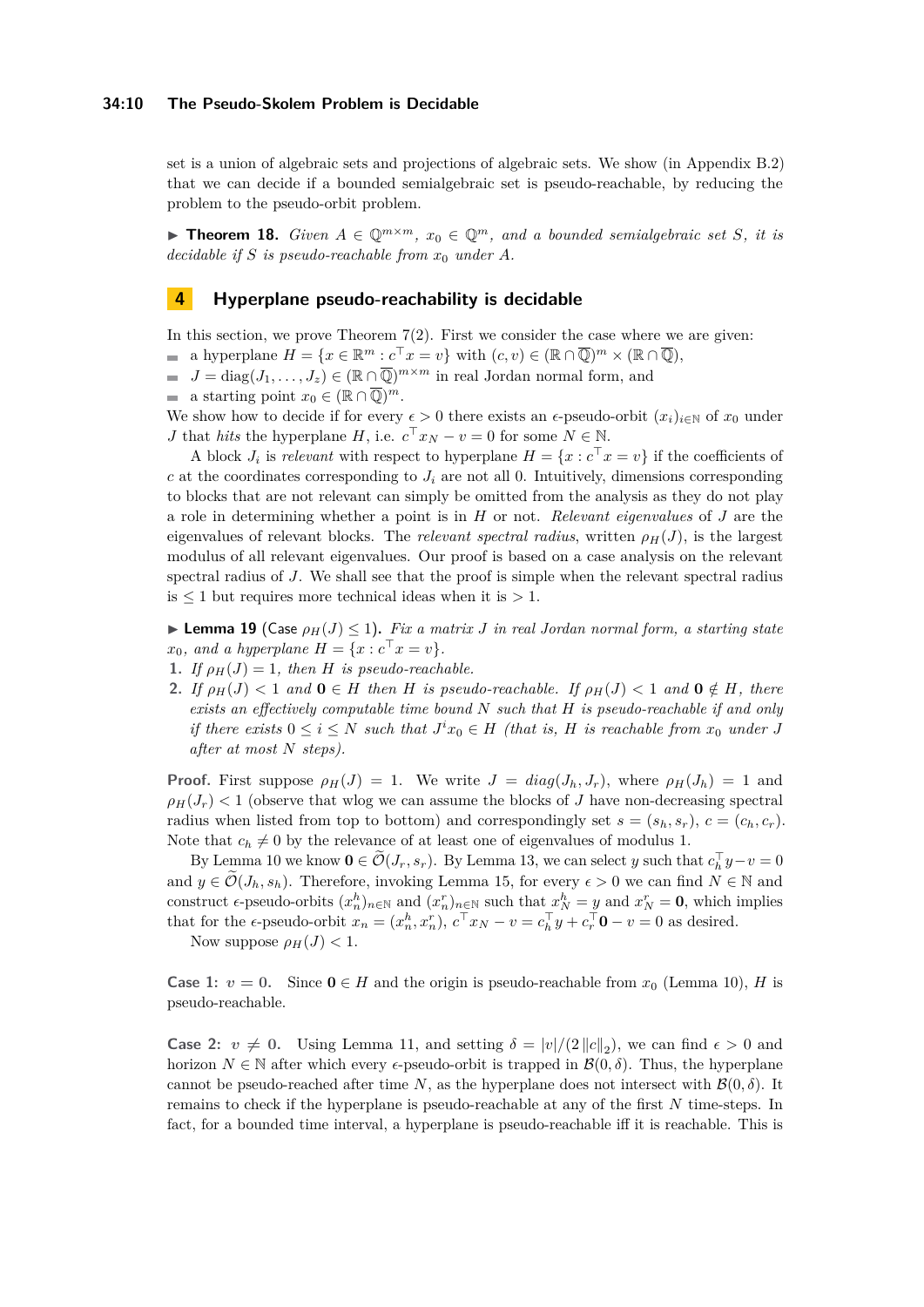because the effect of finitely many disturbance terms  $(d_0, \ldots, d_{N-1})$  can be made arbitrarily small for small enough  $\epsilon$ . Therefore, decidability in this case only requires checking if the bounded orbit  $(y_n)_{0 \leq n \leq N}$  hits the hyperplane before the time horizon *N*, that is, if there exists a time-step  $0 \le n \le N$  such that  $c^{\top}y_n - v = 0$ , which is clearly decidable.

We now consider the case  $\rho_H(J) > 1$ . The main ideas of our proof are as follows:

- **1.** A point  $x_n$  in the  $\epsilon$ -pseudo orbit belongs to the hyperplane  $(c, v)$  if  $c^{\top}x_n v = 0$ . In particular,  $c^{\top} x_n - v$  can be written as a sum over exponential polynomials in eigenvalues of different sizes.
- **2.** We factor out the scaling factor corresponding to the top eigenvalues, leaving a sum over normalized eigenvalues, together with a sum over disturbances (of order  $\epsilon$ ) and additional terms which go to zero with large *n*.
- **3.** We relate hyperplane pseudo-reachability to the limit inferior of the sum over normalized eigenvalues. If the limit is zero, we show the hyperplane is pseudo-reachable. If the limit is positive, we show there is an effective bound *N* such that if the hyperplane is pseudo-reachable, it is reachable within *N* steps.
- **4.** We apply results from Diophantine approximation and the theory of reals to compute the limit inferior of the sum over normalized eigenvalues.

 $\text{Fix } J = \text{diag}(J_1, \ldots, J_l) \in (\mathbb{R} \cap \overline{\mathbb{Q}})^{m \times m}$ , a starting point  $x_0 \in (\mathbb{R} \cap \overline{\mathbb{Q}})^m$ , and a hyperplane  $H = \{x \in \mathbb{R}^m \mid c^\top x = v\}$  with  $c, v \in (\mathbb{R} \cap \overline{\mathbb{Q}})^m$ . We assume without loss of generality that all blocks are relevant.

**Step 1:** Analysing  $c^{\top}x_n - v$ . Let  $L = \rho_H(J) > 1$  be the largest modulus of a relevant eigenvalue of *J* and suppose the blocks are arranged in non-increasing order of the modulus of eigenvalues. In particular, let  $t \leq l$  be such that the first *t* blocks (*t* for "top") have  $\rho(J_1) = \cdots = \rho(J_t) = L > 1$ . We call the eigenvalues of these blocks the *top eigenvalues*. The remaining blocks satisfy  $L > \rho(J_{t+1}) > \cdots > \rho(J_l)$ .

Let  $(d_i)_{i\in\mathbb{N}}$  be a sequence of perturbations and  $(x_i)_{i\in\mathbb{N}}$  the resulting pseudo-orbit. We have that for all time steps *n*,

$$
c^{\top}x_n - v = c^{\top} \left( J^n x_0 + \sum_{k=0}^{n-1} J^k d_{n-k-1} \right) - v = \sum_{i=1}^l \left( c^i J^n_i x_0^i + c^i \sum_{k=0}^{n-1} J^k_i d_{n-k-1}^i \right) - v,
$$

where for all  $1 \leq i \leq l$ ,  $c^i$ ,  $x_n^i$   $d_n^i$  are projections of  $c^{\top}$ ,  $x_n$  and  $d_n$ , respectively, onto the coordinates governed by  $J_i$ . Observe that  $c^i$  is a row vector for every *i*.

**Step 2: Normalized sum.** We define a normalized version of this sum by factoring out *L n* (the size of the top eigenvalues) and  $n^D$ , where we define *D* in such a way that we normalize polynomials in *n* that appear in the sum. Observe that for  $1 \leq i \leq t$  (the top eigenvalues),

$$
c^{i} J_{i}^{n} = \begin{cases} \left[ p_{1}^{i}(n) \lambda^{n} + \overline{p_{1}^{i}(n) \lambda^{n}} \quad \cdots \quad p_{2\kappa(i)}^{i}(n) \lambda^{n} + \overline{p_{2\kappa(i)}^{i}(n) \lambda^{n}} \right] \text{ if } J_{i} \text{ has eigenvalues } \lambda, \overline{\lambda} \\ \left[ p_{1}^{i}(n) \rho^{n} \quad \cdots \quad p_{\kappa(i)}^{i}(n) \rho^{n} \right] \text{ if } J_{i} \text{ has a single eigenvalue } \rho \end{cases}
$$

for polynomials  $p_1^i, \ldots, p_{\kappa(i)}^i$  (with algebraic coefficients) where  $\kappa(i)$  is the multiplicity of the block  $J_i$ .

We define *D* to be the largest number such that the monomial  $n^D$  appears with a non-zero coefficient in at least one of  $c^i J_i^n$  for  $1 \leq i \leq t$ . (Note that if all entries of *c* are non-zero  $D+1$  is equal to the largest multiplicity of a top eigenvalue block of *J*, as can be seen from the description of powers of a Jordan block in Section [2.](#page-2-0))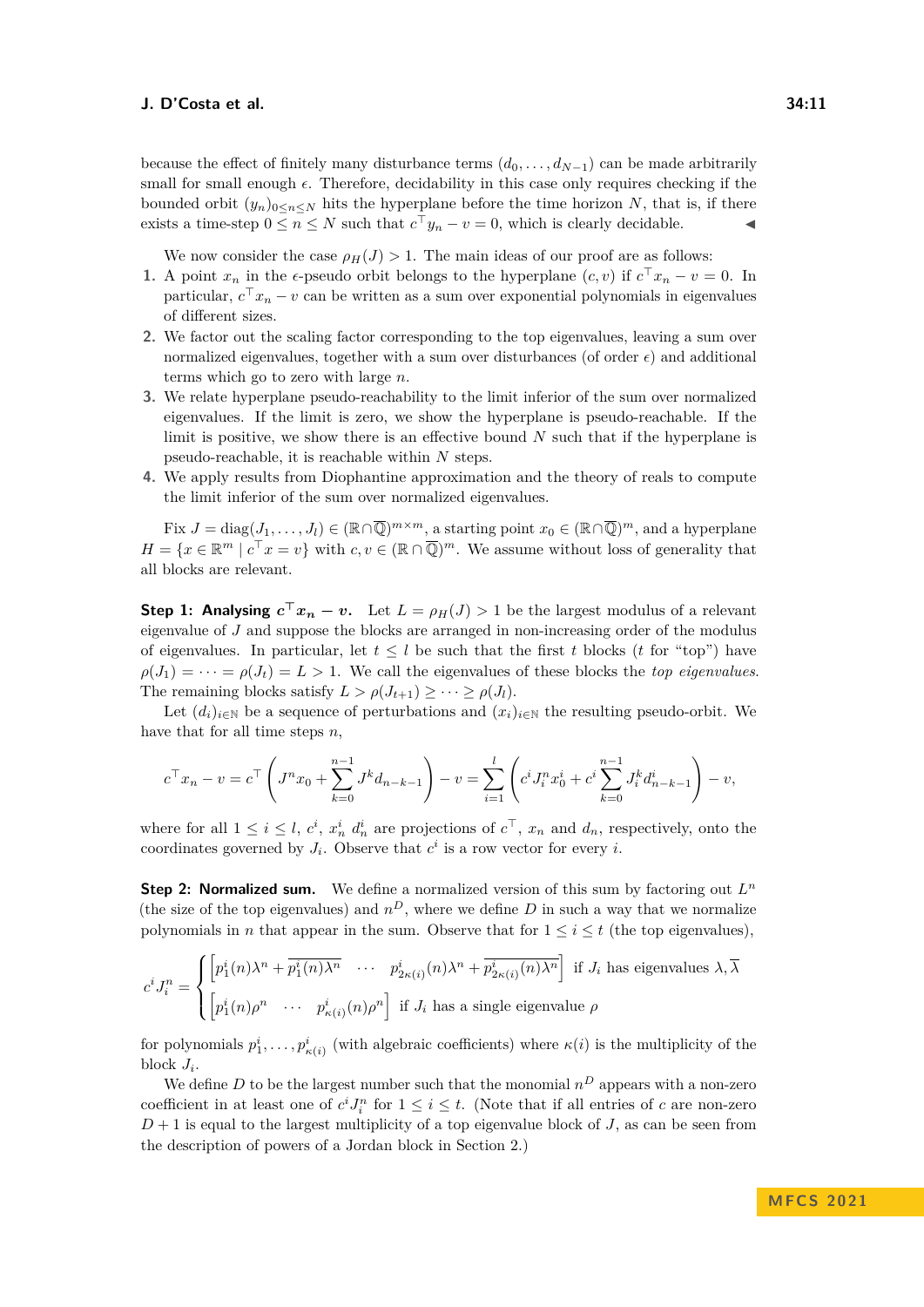### **34:12 The Pseudo-Skolem Problem is Decidable**

We can now define

$$
f(n) := \frac{c^{\top} \cdot x_n - v}{L^n n^D} = \sum_{i=1}^l \left( c^i \frac{J_i^n}{L^n n^D} x_0^i + c^i \sum_{k=0}^{n-1} \frac{J_i^k}{L^n n^D} d_{n-k-1}^i \right) - \frac{v}{L^n n^D}
$$

For notational convenience we define vector-valued functions  $g^i(n) := c^i \frac{J_i^n}{L^n n^D}$  for  $1 \le i \le l$ . The following technical lemma summarizes the relevant properties of these scaled terms.

#### ▶ **Lemma 20** (Normalization Lemma)**.**

- <span id="page-11-1"></span>1. For  $1 \leq i \leq t$  (top eigenvalues),  $||g^{i}(n)||_{\infty} = O(1)$  (with respect to *n*).
- 2. For  $t + 1 \leq i \leq l$  (non-top eigenvalues),  $\lim_{n\to\infty} ||g^{i}(n)||_{\infty} = 0$ .
- <span id="page-11-0"></span>**3.** There exists  $1 \leq j \leq t$  and effectively computable  $N \in \mathbb{N}$  and  $C > 0$  such that  $n > N \implies$  $||g^{j}(n)||_{\infty} > C.$

**Proof.** We address each point individually.

**1:** For  $1 \leq i \leq t$  let  $J_i$  have eigenvalues  $\lambda$  and  $\overline{\lambda}$  (the case where  $J_i$  has a single real eigenvalue is similar but simpler) and observe that

$$
g^{i}(n) = \left[\frac{p_1^{i}(n)}{n^{D}}\left(\frac{\lambda}{L}\right)^{n} + \frac{\overline{p_1^{i}(n)}}{n^{D}}\left(\frac{\overline{\lambda}}{L}\right)^{n} \quad \cdots \quad \frac{p_{2\kappa(i)}^{i}(n)}{n^{D}}\left(\frac{\lambda}{L}\right)^{n} + \frac{\overline{p_{2\kappa(i)}^{i}(n)}}{n^{D}}\left(\frac{\overline{\lambda}}{L}\right)^{n}\right].
$$

By the definition of top eigenvalues,  $|\lambda| = L$  and thus  $\frac{\lambda}{L}$  and  $\frac{\lambda}{L}$  have modulus 1. By construction of  $n^D$ , the polynomials  $p_1^i(n), \ldots, p_{2\kappa(i)}^i$  all have degree at most *D* and hence the terms  $\frac{p_1^i(n)}{n^D}, \ldots, \frac{p_{2\kappa(i)}^i(n)}{n^D}$  are bounded from above by a constant.

**2:** For  $t + 1 \leq i \leq l$  let  $J_i$  have eigenvalues  $\lambda$  and  $\overline{\lambda}$  and observe that

$$
g^{i}(n) = \left[\frac{p_1^{i}(n)}{n^{D}}\left(\frac{\lambda}{L}\right)^{n} + \frac{\overline{p_1^{i}(n)}}{n^{D}}\left(\frac{\overline{\lambda}}{L}\right)^{n} \quad \cdots \quad \frac{p_{\kappa(i)}^{i}(n)}{n^{D}}\left(\frac{\lambda}{L}\right)^{n} + \frac{\overline{p_{\kappa(i)}^{i}(n)}}{n^{D}}\left(\frac{\overline{\lambda}}{L}\right)^{n}\right].
$$

By construction  $|\lambda| < L$  and thus  $\gamma := \frac{\lambda}{L}$  and  $\overline{\gamma}$  have moduli  $|\gamma|, |\overline{\gamma}| < 1$ . The polynomials  $p_1^i(n), \ldots, p_{2\kappa(i)}^i(n)$  may not be asymptotically bounded by  $n^D$  (since  $n^D$  was constructed only considering top eigenvalues). However, it is clear that the exponentially vanishing  $\left(\frac{\lambda}{L}\right)^n$ and  $\left(\frac{\overline{\lambda}}{L}\right)^n$  will dominate the polynomials and all entries of  $g^i(n)$  will thus vanish.

**3:** Observe that by construction of  $n^D$ , there must exist a top eigenvalue block  $J_j$  ( $1 \leq j \leq t$ ) for which at least one polynomial in  $c^j J_j^n$  has degree *D*. Let  $r > D$  be the multiplicity of the block  $J_i$ , which has the form of a real Jordan matrix with a single block (Eq. [\(3\)](#page-4-1)) with sub-blocks Λ. One can write

$$
c^{j} J_{j}^{n} = \begin{bmatrix} c_{r}^{j} & c_{r-1}^{j} & \cdots & c_{0}^{j} \end{bmatrix} \begin{pmatrix} \Lambda^{n} & n\Lambda^{n-1} & \Lambda^{n} & \Lambda^{n} & \cdots & \Lambda^{n} & \Lambda^{n} & \Lambda^{n} & \Lambda^{n} & \cdots & \Lambda^{n} & \Lambda^{n} & \cdots & \Lambda^{n} & \Lambda^{n} & \cdots & \Lambda^{n} & \Lambda^{n} & \cdots & \Lambda^{n} & \Lambda^{n} & \cdots & \Lambda^{n} & \Lambda^{n} & \cdots & \Lambda^{n} & \Lambda^{n} & \Lambda^{n} & \Lambda^{n} & \Lambda^{n} & \Lambda^{n} & \Lambda^{n} & \Lambda^{n} & \Lambda^{n} & \Lambda^{n} & \Lambda^{n} & \Lambda^{n} & \Lambda^{n} & \Lambda^{n} & \Lambda^{n} & \Lambda^{n} & \Lambda^{n} & \Lambda^{n} & \Lambda^{n} & \Lambda^{n} & \Lambda^{n} & \Lambda^{n} & \Lambda^{n} & \Lambda^{n} & \Lambda^{n} & \Lambda^{n} & \Lambda^{n} & \Lambda^{n} & \Lambda^{n} & \Lambda^{n} & \Lambda^{n} & \Lambda^{n} & \Lambda^{n} & \Lambda^{n} & \Lambda^{n} & \Lambda^{n} & \Lambda^{n} & \Lambda^{n} & \Lambda^{n} & \Lambda^{n} & \Lambda^{n} & \Lambda^{n} & \Lambda^{n} & \Lambda^{n} & \Lambda^{n} & \Lambda^{n} & \Lambda^{n} & \Lambda^{n} & \Lambda^{n} & \Lambda^{n} & \Lambda^{n} & \Lambda^{n} & \Lambda^{n} & \Lambda^{n} & \Lambda^{n} & \Lambda^{n} & \Lambda^{n} & \Lambda^{n} & \Lambda^{n} & \Lambda^{n} & \Lambda^{n} & \Lambda^{n} & \Lambda^{n} & \Lambda^{n} & \Lambda^{n} & \Lambda^{n} & \Lambda^{n} & \Lambda^{n} & \Lambda^{n} & \Lambda^{n} & \Lambda^{n} & \Lambda^{n} & \Lambda^{n} & \Lambda^{n} & \Lambda^{n} & \Lambda^{n} & \Lambda^{n} & \Lambda^{n} & \Lambda^{n} & \Lambda^{n} & \Lambda^{n} & \Lambda^{n} & \Lambda^{n} & \Lambda^{n} & \Lambda^{n} & \Lambda^{n} & \Lambda^{n} & \Lambda^{n} & \Lambda^{n} & \Lambda^{n} & \Lambda^{n} & \Lambda^{n} & \Lambda^{n} & \Lambda^{
$$

where  $c_k^j$  for  $1 \leq k \leq r$  corresponds to a row vector of size two or one, respectively, when  $\Lambda$ is a  $2 \times 2$  or  $1 \times 1$  matrix. Analyzing this product, we see that  $c_p^j, \ldots, c_{D+1}^j = \mathbf{0}, c_D^j \neq \mathbf{0}$  and the single entry of  $c^j J_j^n$  whose polynomial component has degree *D* is exactly  $c_D^j {n \choose D} \Lambda^{n-D}$ .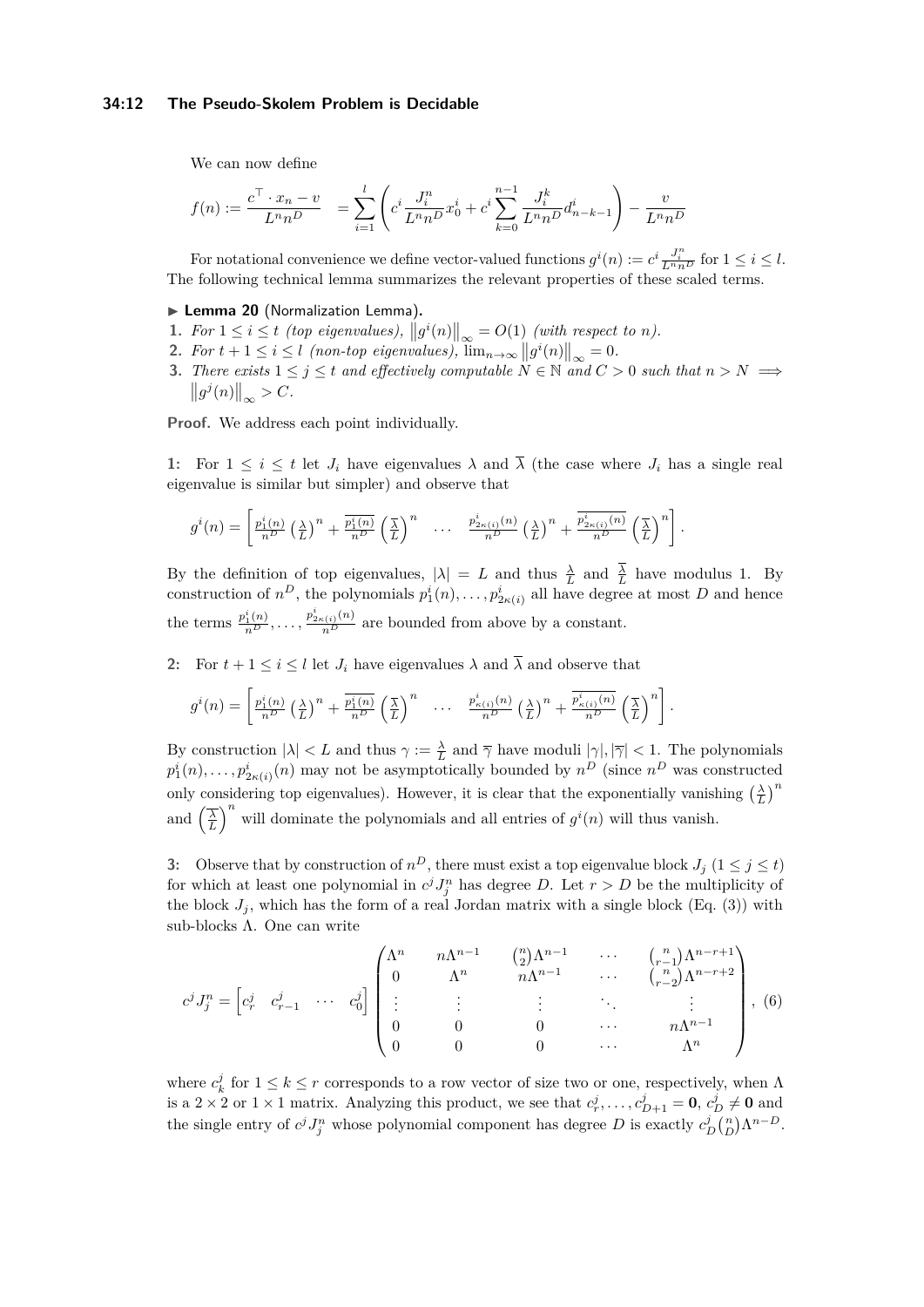We define  $\hat{\Lambda} := \Lambda/L$ . Note that  $\left\| \hat{\Lambda} \right\|_2 = 1$ . Now observe that for this block  $J_j$ , we have

$$
g^{j}(n) = \frac{1}{L^{n}n^{D}} c^{j} J_{i}^{n} = c_{D}^{j} \frac{1}{D!} \hat{\Lambda}^{n} + \frac{1}{n} (O(1)).
$$

Therefore, there exists sufficiently large *N* such that for all  $n \in \mathbb{N}$ ,

$$
n > N \implies \left\| \frac{1}{L^n n^D} c^j J_j^n \right\|_{\infty} > \frac{1}{2} \left\| c_D^j \frac{1}{D!} \hat{\Lambda}^n \right\|_{\infty} > \frac{\left\| c_D^j \right\|_2}{4D!}.
$$

Thus we have shown Point [3](#page-11-0) with  $C = \frac{\left\|c_p^i\right\|_2}{4D!}$ 

**Step 3: Conditions for reachability and non-reachability.** Now we are ready to attack our original problem. Going back, *H* is  $\epsilon$ -pseudo-reachable if and only if  $f(n) = 0$  for some disturbance sequence  $(d_i)_{i \in \mathbb{N}}$  with  $d_i \in [-\epsilon, \epsilon]^m$  for all *i*. We analyze how  $f(n)$  can be brought to 0 in this way.

. ↓ ↓ ↓ ↓ ↓ ↓ ↓ ↓ ↓ ↓ ↓ ↓ ↓ ↓ ↓ ↓ ↓

### <span id="page-12-0"></span>▶ **Lemma 21.** *Let*

$$
D = \liminf_{n \to \infty} \left| \sum_{i=1}^{t} g^i(n) x_0^i \right|.
$$
 (7)

*If*  $D = 0$ *, then H is pseudo-reachable. If*  $D > 0$ *, there exists a computable time bound* N *such that H is pseudo-reachable if and only if it is reachable (in the standard sense) within the first N steps.*

**Proof.** Suppose  $D = 0$ . Take an arbitrary  $\epsilon > 0$ . We argue that *H* is  $\epsilon$ -pseudo-reachable. Recall that

$$
f(n) = \sum_{i=1}^{l} \left( c^i \frac{J_i^n}{L^n n^D} x_0^i + c^i \sum_{k=0}^{n-1} \frac{J_i^k}{L^n n^D} d_{n-k-1}^i \right) - \frac{v}{L^n n^D}
$$
  
= 
$$
\sum_{i=1}^{l} \left( g^i(n) x_0^i + c^i \sum_{k=0}^{n-1} \frac{J_i^k}{L^n n^D} d_{n-k-1}^i \right) - \frac{v}{L^n n^D}.
$$

Let *I* be such that  $||g^I(n)||_{\infty} > C$ , for  $C > 0$  and sufficiently large *n* (Point 3 of the Normalization Lemma). We construct a pseudo-orbit with all perturbations set to zero except  $d_0^i$  and obtain

$$
f(n) = c^I \frac{J_I^{n-1}}{L^n n^D} d_0^I + \sum_{i=1}^t g^i(n) x_0^i + \sum_{i=t+1}^l c^i \frac{J_i^n}{L^n n^D} x_0^i - \frac{v}{L^n n^D}.
$$

Intuitively, we will use the term  $c^I \frac{J_I^{n-1}}{L^n n^D} d_0^I$  to cancel out the remaining summands above, but we have to argue that this can be done using a disturbance of size at most *ϵ*. Moreover, observe that  $c^I \frac{J_I^{n-1}}{L^n n^D}$  is very close to  $g^I(n)$ . Formally, we first find *N* large enough such that  $\left\|g^I(N)\right\|_{\infty} > C,$ 

 $\left\| \sum_{i=t+1}^{l} c^{i} \frac{J_{i}^{N}}{L^{N} N^{D}} x_{0}^{i} - \frac{v}{L^{N} N^{D}} \right\|_{\infty} < \frac{C^{2}}{\|J_{i}\|}$  $\frac{C^2}{||J_i||_{\infty}} \frac{\epsilon}{2}$  (possible because for  $t + 1 \leq i \leq l$ ,  $\rho(J_i) < 1$ and  $L > 1$ , and

$$
\quad \ \ = \ \left\| \sum_{i=1}^t g^i(N) x_0^i \right\|_{\infty} < \frac{C^2}{\|J_i\|_{\infty}} \frac{\epsilon}{2} \text{ (possible because } \liminf_{n \to \infty} \left\| \sum_{i=1}^t g^i(n) x_n^i \right\| = 0\text{).}
$$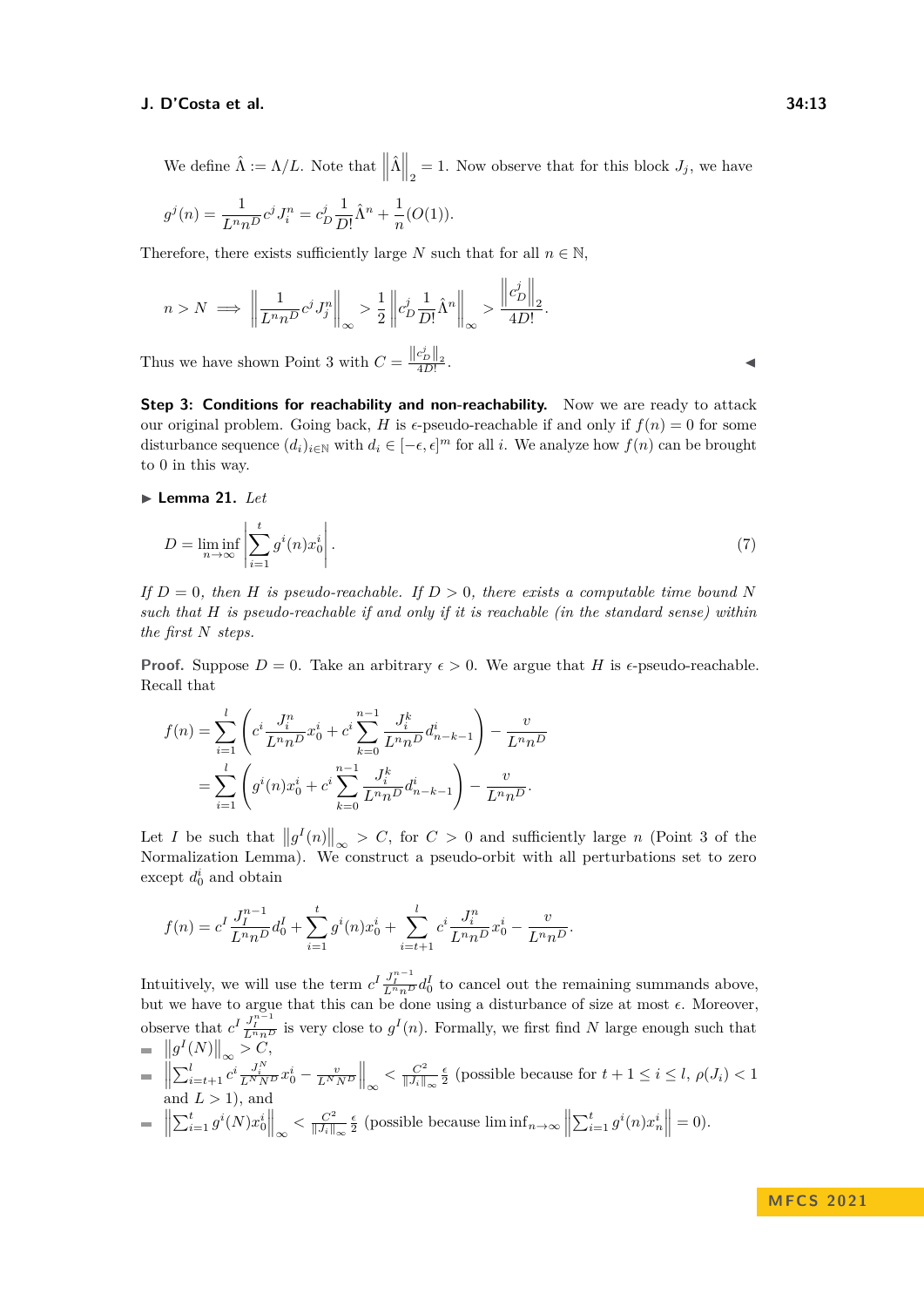### **34:14 The Pseudo-Skolem Problem is Decidable**

Finally, we determine the value of  $d_0^i$ . Without loss of generality, assume that  $g^I(N)$  is of the form  $[C' \cdots]$  where  $|C'| > C$ , that is the first entry of  $g^I(N)$  is large. We then observe that  $c^I \frac{J_I^{N-1}}{L^N N^D} d_0^I = g^I(N) J_I^{-1} d_0^I$  and set

$$
d_0^I = J_I \cdot \left[ -\frac{1}{C'} \left( \sum_{i=1}^t g^i(N) x_0^i + \sum_{i=t+1}^l c^i \frac{J_i^N}{L^N N^D} x_0^i - \frac{v}{L^N N^D} \right) \quad 0 \quad 0 \quad \cdots \quad 0 \right]^\top
$$

to obtain

$$
c^{I} \frac{J_{I}^{N-1}}{L^{N} N^{D}} d_{0}^{I} = -\left(\sum_{i=1}^{t} g^{i}(N) x_{0}^{i} + \sum_{i=t+1}^{l} c^{i} \frac{J_{i}^{N}}{L^{N} N^{D}} x_{0}^{i} - \frac{v}{L^{N} N^{D}}\right)
$$

and hence  $f(N) = 0$ .

Now suppose  $D > 0$ . Recall

$$
f(n) = \sum_{i=1}^{l} \left( g^{i}(n)x_{0}^{i} + c^{i} \sum_{k=0}^{n-1} \frac{J_{i}^{k}}{L^{n}n^{D}} d_{n-k-1}^{i} \right) - \frac{v}{L^{n}n^{D}}
$$
  
= 
$$
\sum_{i=1}^{l} g^{i}(n)x_{0}^{i} + \sum_{i=t+1}^{l} c^{i} \frac{J_{i}^{n}}{L^{n}n^{D}} x_{0}^{i} + \sum_{i=1}^{l} c^{i} \sum_{k=0}^{n-1} \frac{J_{i}^{k}}{L^{n}n^{D}} d_{n-k-1}^{i} - \frac{v}{L^{n}n^{D}}.
$$

In this case we shall construct a time bound *N* after which for all sufficiently small value of  $\epsilon$ , the term  $\sum_{i=1}^{t} g^{i}(n)x_0^{i}$  will dominate the other summands. Let 2∆ > 0 be a lower bound on  $\liminf_{n\to\infty} |\sum_{i=1}^t g^i(n)x_0^i| > 0$ . We shall see how to obtain such a bound effectively later (Lemma [22\)](#page-14-0). We compute *N* with the following properties.

- For all  $n > N$ ,  $\left| \sum_{i=1}^{t} g^{i}(n)x_{0}^{i} \right| > \Delta$ . Possible because  $\liminf_{n \to \infty} \left| \sum_{i=1}^{t} g^{i}(n)x_{n}^{i} \right|$  $\left|\sum_{i=1}^t g^i(n)x_0^i\right| > \Delta$ . Possible because  $\liminf_{n\to\infty}\left|\sum_{i=1}^t g^i(n)x_n^i\right| > 2\Delta$ .
- For all  $n > N$ ,  $\left| \sum_{i=t+1}^{l} c^i \frac{J_i^n}{L^n n^d} x_0^i \right|, \left| \frac{v}{L^n n^d} \right| \ll \Delta$ . The former is possible because for  $t + 1 \leq i \leq l, \, \rho(J_i) < L.$
- For sufficiently small  $\epsilon$ , for all  $n > N$ ,  $c^i \sum_{k=0}^{n-1}$  $\left| \frac{J_i^k}{L^n n^d} d_{n-k-1}^i \right| \ll \Delta$  for  $1 \le i \le l$ . To see that this is always possible, observe that

$$
\left| c^i \sum_{k=0}^{n-1} \frac{J_i^k}{L^n n^d} d_{n-k-1}^i \right| \le \sum_{k=0}^{n-1} \left\| c^i \frac{J_i^k}{L^n n^d} \right\|_{\infty} M \epsilon \text{ (where fixed } M \text{ bounds the matrix dimension)}
$$

and

$$
\lim_{n \to \infty} \sum_{k=0}^{n} \left\| c^i \frac{J_i^k}{L^n n^d} \right\|_{\infty} \le \lim_{n \to \infty} \sum_{k=0}^{n} \left\| c^i \frac{1}{L^{n-k}} \frac{J_i^k}{L^k k^d} \right\|_{\infty} = \lim_{n \to \infty} \sum_{k=0}^{n} \left\| \frac{1}{L^{n-k}} g^i(k) \right\|_{\infty}.
$$

Recalling Point [1](#page-11-1) of the Normalization Lemma,  $||g^{i}(n)||_{\infty} = O(1)$  and hence

$$
\lim_{n \to \infty} \sum_{k=0}^{n} \left\| \frac{1}{L^{n-k}} g^{i}(k) \right\|_{\infty} = O(1),
$$

by bounding the sum  $\sum_{k=0}^{n} \left\| \frac{1}{L^{n-k}} g^{i}(k) \right\|_{\infty}$  from above by a geometric sequence. Therefore,  $\sum_{k=0}^{n-1} \left\| c^i \frac{J_i^k}{L^n n^d} \right\|_{\infty} M \epsilon$  can be made  $\ll \Delta$  by choosing  $\epsilon$  to be sufficiently small.

Once we have chosen *N*, by the properties above we will have that for all  $n > N$ , for sufficiently small  $\epsilon$ ,

$$
|f(n)| \ge \left| \sum_{i=1}^t g^i(n) x_0^i \right| - \left| \sum_{i=t+1}^l c^i \frac{J_i^n}{L^n n^d} x_0^i + \sum_{i=1}^l c^i \sum_{k=0}^{n-1} \frac{J_i^k}{L^n n^d} d_{n-k-1}^i - \frac{v}{L^n n^d} \right| > 0.
$$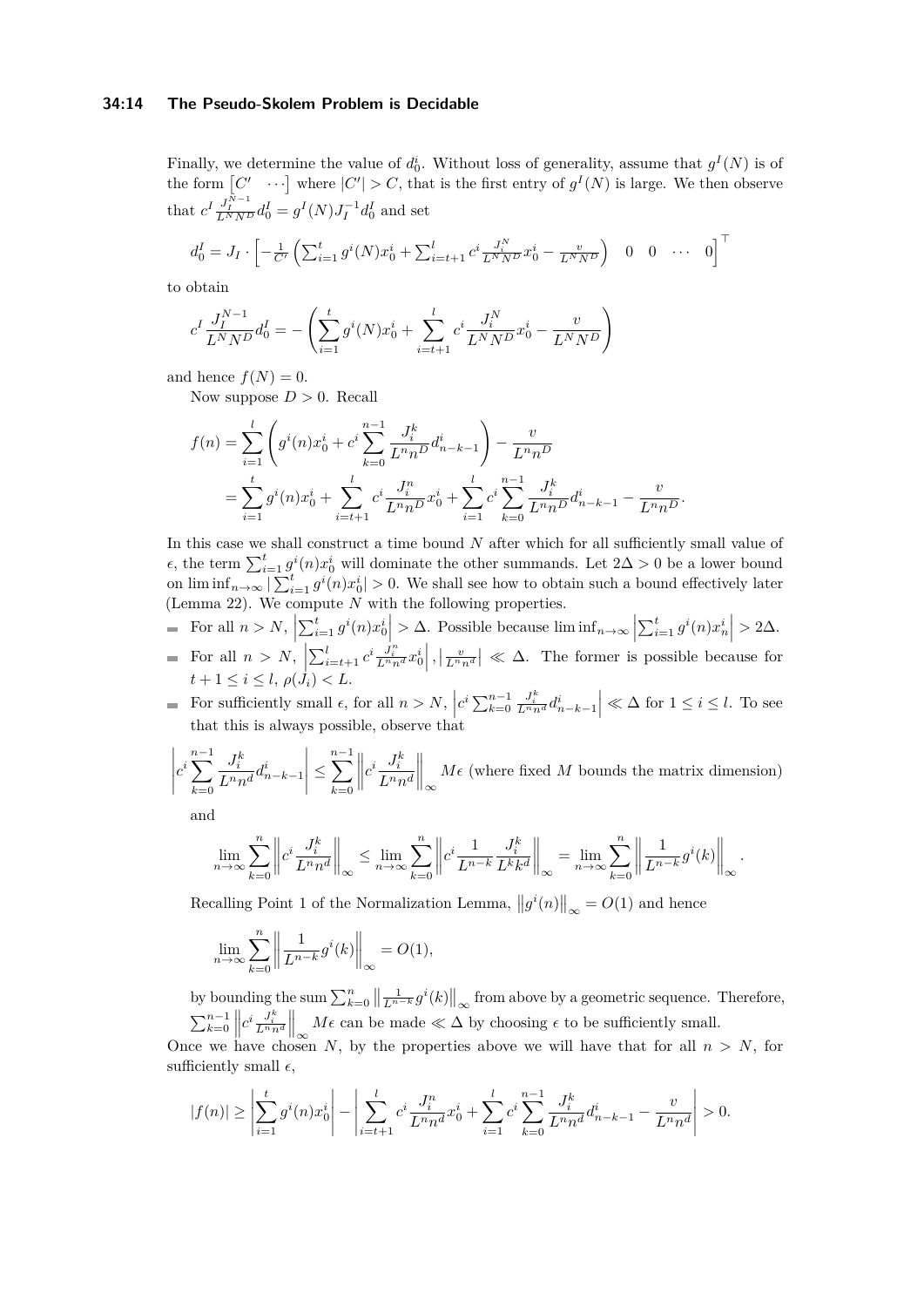Therefore, *H* is pseudo-reachable if and only if for every  $\epsilon > 0$ , *H* is  $\epsilon$ -pseudo-reachable within the first *N* steps. By Lemma [16,](#page-8-0) this is the case if and only if *H* is reachable within the first  $N$  steps.

Step 4: Analyzing  $\liminf_{n\to\infty} |\sum_{i=1}^t g^i(n)x_0^i|$ . Consider a single term  $g^i(n)x_0^i$ . Writing  $x_0^i = \begin{bmatrix} X_0 & X_1 & \cdots & X_z \end{bmatrix}^\top$ , where  $X_1, \ldots, X_z \in \mathbb{R}$ , we have

$$
g^{i}(n)x_0^{i} = \sum_{r=1}^{z} \left( \frac{p_r^{i}(n)}{n^D} \left( \frac{\lambda}{L} \right)^n + \frac{p_r^{i}(n)}{n^D} \left( \frac{\overline{\lambda}}{L} \right)^n \right) X_z.
$$

Let  $\gamma_i = \frac{\lambda}{L}$ . Note that  $|\gamma_i| = 1$ . By the construction of  $n^D$ , none of the polynomials have a term of degree higher than  $D$ . Therefore, we can absorb the constants  $X_r$  and the monomial  $n<sup>D</sup>$  into the polynomials, sum the terms up, and write them as polynomials in  $\frac{1}{n}$ . That is,

$$
g^{i}(n)x_{0}^{i} = q^{i}(1/n)\gamma_{i}^{n} + \overline{q^{i}(1/n)}\overline{\gamma_{i}}^{n}
$$

for suitable polynomials  $q^i$  with algebraic coefficients. Thus

$$
\liminf_{n \to \infty} \left| \sum_{i=1}^{t} g^{i}(n) x_{n}^{i} \right| = \liminf_{n \to \infty} \left| \sum_{i=1}^{t} q^{i}(1/n) \gamma_{i}^{n} + \overline{q^{i}(1/n)} \overline{\gamma_{i}}^{n} \right|
$$

We defer the proof of the following lemma, which requires tools from Diophantine analysis and the theory of reals, to the next section.

<span id="page-14-0"></span>**Example 22.** Let  $\gamma_1, \ldots, \gamma_t$  be algebraic numbers with modulus 1. Let  $q^1, \ldots, q^t$  be polyno*mials with algebraic coefficients. The quantity*

$$
\liminf_{n \to \infty} \left| \sum_{i=1}^t q^i (1/n) \gamma_i^n + \overline{q^i (1/n)} \overline{\gamma_i}^n \right|
$$

*can be effectively computed. If it is greater than zero, there is an effectively computable N satisfying the requirement of Lemma [21.](#page-12-0)*

**Proof of Theorem [7](#page-3-2)(2).** We are now ready to aggregate our case analysis into the proof the pseudo-reachability in hyperplanes is decidable. Given  $A \in \mathbb{Q}^{m \times m}$ ,  $x_0 \in \mathbb{Q}^m$  and  $H = \{x : c^\top \cdot x = 0\}$ , we first convert *A* to real Jordan normal form as described in Section [2](#page-2-0) to obtain  $J = Q^{-1}AQ$ . We then perform a coordinate transform on  $x_0$  and *H* to obtain  $H' = \{x : c^\top Q x = 0\}$  and  $x'_0 = Q^{-1} x_0$ . The original problem is now equivalent to pseudo-reachability of  $H'$  from  $x'_0$  under  $J$ .

Next, we remove dimensions from  $x'_{0}, c^{\top}Q$  and *J* that do not correspond to relevant blocks and determine the relevant spectral radius  $\rho_H(J)$  of *J*. If  $\rho_H(J) = 1$  then *H'* is reachable by Lemma [19\(](#page-9-0)1). If  $\rho_H(J) < 1$ , then by Lemma 19(2), H' is pseudo-reachable if and only if  $\mathbf{0} \in H'$  or  $x'_0, Jx'_0, \ldots, J^N x'_0$  hits  $H'$ , where *N* is the computable bound in the Lemma.

Finally, we consider the case where  $\rho_H(J) > 1$ . Let  $J_1, \ldots, J_t$  be the blocks of *J* with  $\rho(J) = \rho_H(J)$  and  $c^1, \ldots, c^t, x_0^1, \ldots, x_0^t$  be the corresponding coordinates of  $c^TQ$  and  $x_0'$ , respectively. Finally, compute the value of  $\liminf_{n\to\infty} \left|\sum_{i=1}^t g^i(n)x_n^i\right|$  using Lemma [22](#page-14-0) and use Lemma [21](#page-12-0) to either immediately conclude reachability or to compute the bound *N* and  $\sum_{i=1}^{\infty}$  and  $\sum_{i=1}^{\infty}$  and  $\sum_{i=1}^{\infty}$  and  $\sum_{i=1}^{\infty}$  and  $\sum_{i=1}^{\infty}$  and  $\sum_{i=1}^{\infty}$  and  $\sum_{i=1}^{\infty}$  and determine reachability by checking if  $x'_0, Jx'_0, \ldots, J^N x'_0$  hits  $H'$ .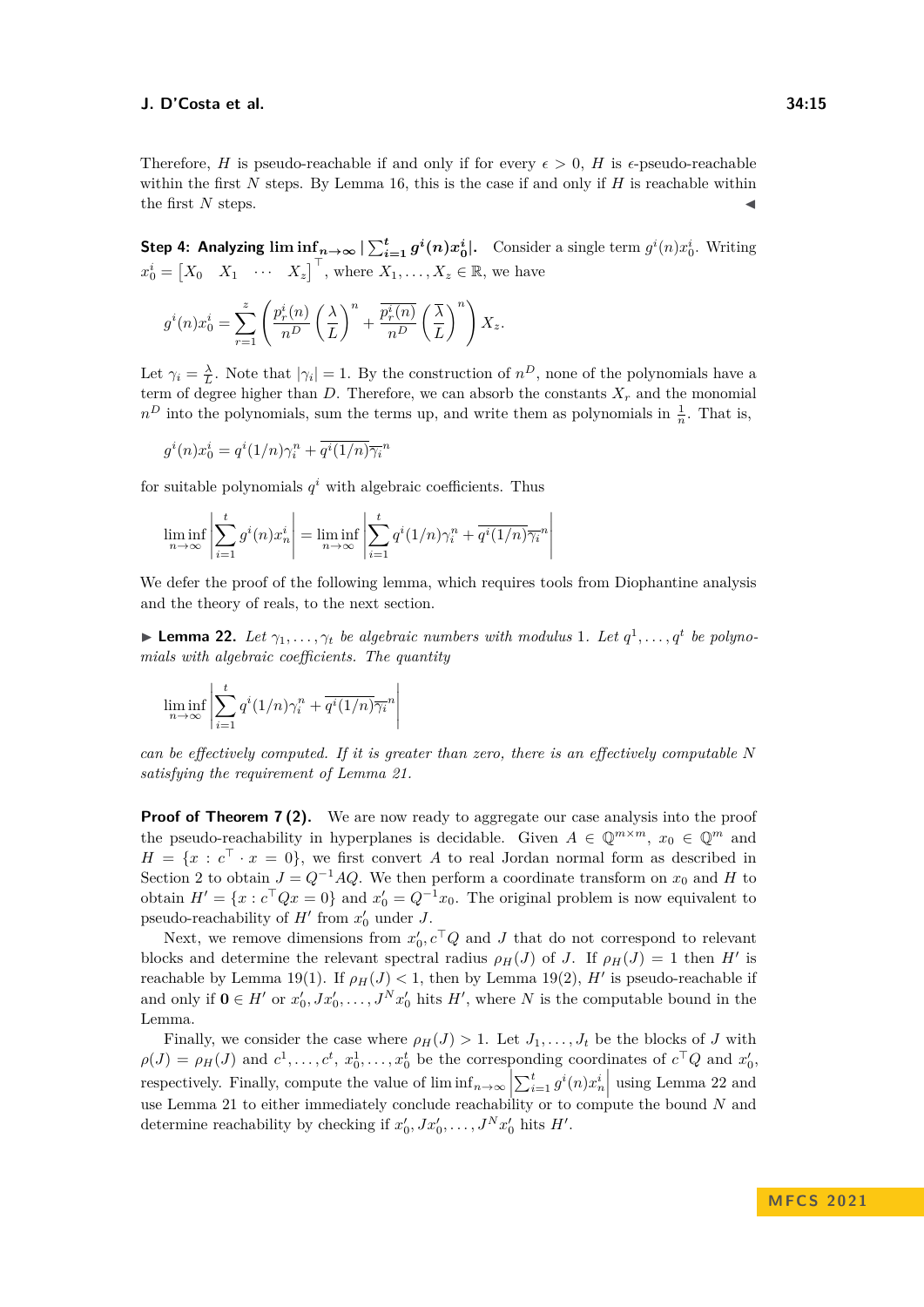### **34:16 The Pseudo-Skolem Problem is Decidable**

# **5 Proof of Lemma [22](#page-14-0)**

We now prove a generalization of Lemma [22.](#page-14-0) Let  $\lambda_1, \ldots, \lambda_m$  be algebraic numbers of modulus 1 and let  $p_1, \ldots, p_m$  be polynomials with algebraic coefficients. Let *n* range over the natural numbers. We show how to effectively determine the value of  $\liminf_{n\to\infty} |\sum_{j=1}^m p_j(1/n)\lambda_j^n|$ . Moreover, if the value is strictly greater than 0, we show we can find an explicit bound  $\Delta$ and  $N \in \mathbb{N}$  such that for all  $n > N$ , we have  $\left| \sum_{j=1}^{m} p_j(1/n)\lambda_j^n \right| > \Delta$ . Lemma [22](#page-14-0) follows as a special case.

We require some technical machinery from the theory of Diophantine approximations. We need the following theorem of Masser [\[13\]](#page-16-7). A proof can be found in [\[5\]](#page-16-8) or [\[9\]](#page-16-9).

<span id="page-15-0"></span>▶ **Theorem 23** ([\[13\]](#page-16-7)). Let  $m \in \mathbb{N}$  be fixed and let  $\lambda_1, \ldots, \lambda_m$  be complex algebraic numbers *each of modulus 1. Consider the free Abelian group*

$$
L = \{(v_1, \ldots, v_m) \in \mathbb{Z}^m : \lambda_1^{v_1} \lambda_2^{v_2} \ldots \lambda_m^{v_m} = 1\}.
$$

*L* has a basis  $\{\vec{\ell}_1, \ldots, \vec{\ell}_p\} \subseteq \mathbb{Z}^m$  (with  $p \leq m$ ), where the entries of each of the  $\vec{\ell}_j$  are all *polynomially bounded in the total description length of*  $\lambda_1, \ldots, \lambda_m$ *. Moreover, such a basis can be can also computed in time polynomial in the total description length.*

Let *L* be as described in Theorem [23](#page-15-0) above and suppose we have computed a basis  $\{\vec{\ell}_1, \ldots, \vec{\ell}_p\} \subseteq \mathbb{Z}^m$ . For each  $j \in \{1, \ldots, p\}$ , let  $\vec{\ell}_j = (\ell_{j,1}, \ldots, \ell_{j,m})$ . Now we define a set

<span id="page-15-1"></span>
$$
T := \{ (z_1, \dots, z_m) \in \mathbb{C}^m : |z_1| = \dots = |z_m| = 1 \text{ and}
$$
  
for each  $j \in \{1, \dots, p\}, z_1^{\ell_{j,1}} \dots z_m^{\ell_{j,m}} = 1 \}$  (8)

Notice that  $|z| = 1 \iff \text{Re}(z)^2 + \text{Im}(z)^2 - 1 = 0$ , and the  $\ell_{j,k}$  are fixed integers, and thus the conditions above can be written as polynomials in the real and imaginary parts of *z*. Thus *T* is an algebraic set.

We now state a version of Kronecker's theorem on simultaneous Diophantine approximation. A derivation of this version of the theorem from the standard version ([\[10\]](#page-16-10) Chap 23) can be found in [\[15\]](#page-17-6).

<span id="page-15-2"></span> $\triangleright$  **Theorem 24** (Kronecker's theorem, density version). Let T be defined from  $\lambda_1, \ldots, \lambda_m$  as *in* [\(8\)](#page-15-1)*. Then*  $\{(\lambda_1^n, \ldots, \lambda_m^n) : n \in \mathbb{N}\}\$  *is a dense subset of T.* 

Theorem [24](#page-15-2) enables us to compute the lim inf by minimizing a function over a compact algebraic set:

<span id="page-15-3"></span>**Find 15.** Let  $\lambda_1, \ldots, \lambda_m$  be complex numbers of modulus 1. Let  $p_1, \ldots, p_m$  be *polynomials (with algebraic coefficients) with constant terms*  $c_1, \ldots, c_m$  *respectively.* Let  $\mathbf{z} = (z_1, \ldots, z_m)$  and  $\mathbf{c} = (c_1, \ldots, c_m)$ . We have that

$$
\liminf_{n \to \infty} \left| \sum_{j=1}^m p_j(1/n) \lambda_j^n \right| = \liminf_{n \to \infty} \left| \sum_{j=1}^m c_j \lambda_j^n \right| = \inf_{\mathbf{z} \in T} |\mathbf{c}^\top \cdot \mathbf{z}| = \min_{\mathbf{z} \in T} |\mathbf{c}^\top \cdot \mathbf{z}|,
$$

*where T is the algebraic set computed in* [\(8\)](#page-15-1) *as the closure of*  $\{(\lambda_1^n, \ldots, \lambda_m^n) : n \in \mathbb{N}\}.$ 

<span id="page-15-4"></span>To prove the theorem, we need the following lemma that shows that we can replace the polynomials by their constant terms.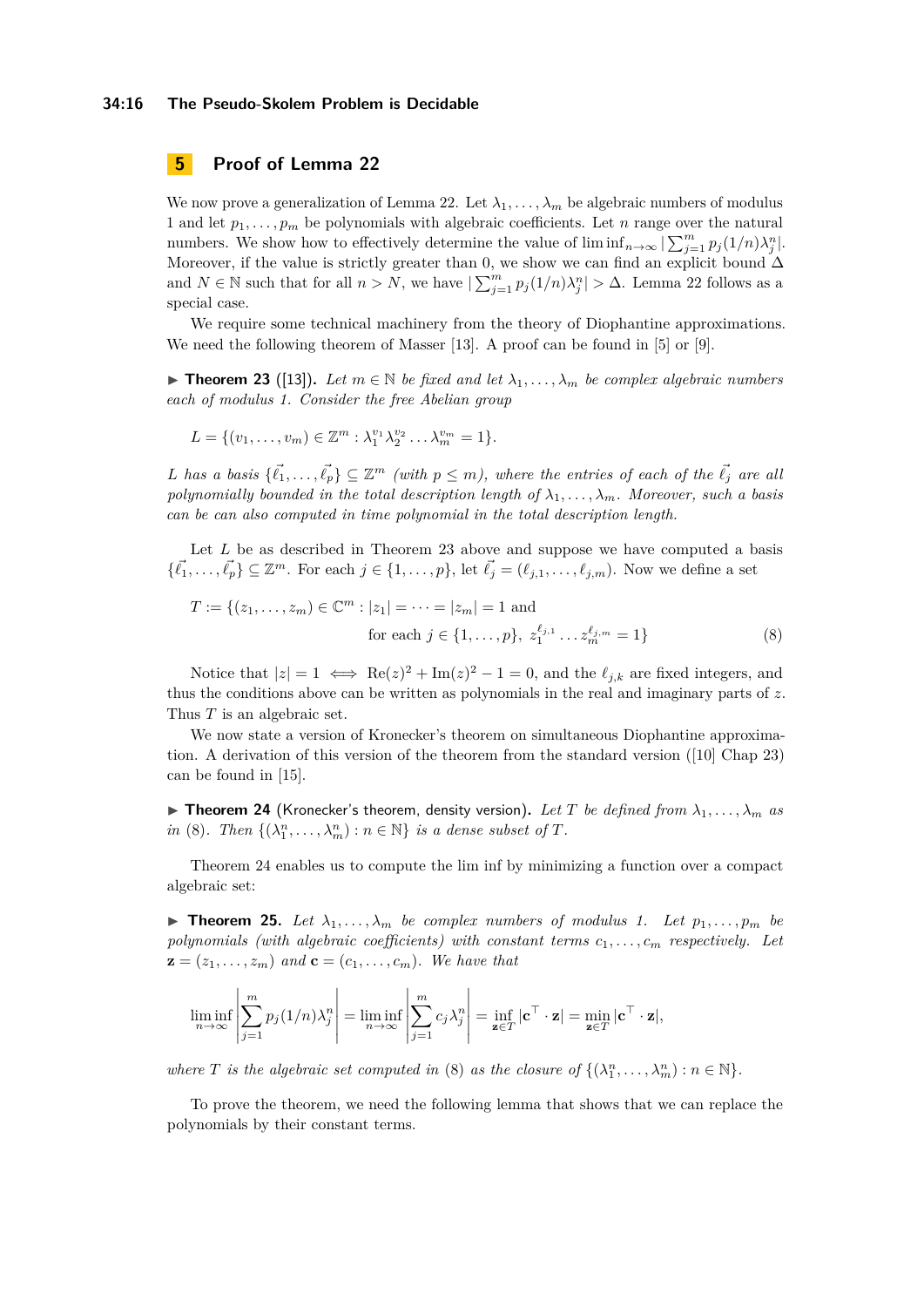**Lemma 26.** Let  $\lambda_1, \ldots, \lambda_m$  be complex numbers of modulus 1. Let  $p_1, \ldots, p_m$  be polynomials *(with algebraic coefficients) with constant terms*  $c_1, \ldots, c_m$  *respectively. Then* 

$$
\liminf_{n \to \infty} \left| \sum_{j=1}^m p_j(1/n) \lambda_j^n \right| = \liminf_{n \to \infty} \left| \sum_{j=1}^m c_j \lambda_j^n \right|.
$$

**Proof.** (of Theorem [25\)](#page-15-3). The first equality follows from Lemma [26](#page-15-4) and the second follows from Theorem [24.](#page-15-2) The third equality holds because the function  $z \mapsto |c^{\top} \cdot z|$  is continuous and  $T$  is compact.

Now, since *T* is an algebraic set, the minimum  $\min_{\mathbf{z} \in T} |\mathbf{c}^\top \cdot \mathbf{z}|$  can be expressed in the theory of reals with addition and multiplication (omitting the encoding of absolute values):

$$
\exists \mathbf{z} \in T.v = |\mathbf{c}^\top \cdot \mathbf{z}| \land \forall \mathbf{z}' \in T.v \leq |\mathbf{c}^\top \cdot \mathbf{z}'|
$$

Therefore, by Tarski's theorem [\[18,](#page-17-7) [2,](#page-16-11) [7\]](#page-16-12), we can characterize the unique  $v$  that attains the minimum.

Suppose the minimum *v* is some number  $B > 0$ . In this case, we require a bound  $\Delta \in \mathbb{R}$ and  $N \in \mathbb{N}$  such that  $\left| \sum_{j=1}^m p_j(1/n)\lambda_j^n \right| > B$  for all  $n > N$ . By emulating the proof of Lemma [26,](#page-15-4) we can find a bound *N* such that for all  $n > N$ , we have  $\sum_{j=1}^{m} p_j(1/n)\lambda_j^n > B/2$ . The required bounds are  $\Delta = B/2$  and this *N*.

This concludes the proof of Lemma [22](#page-14-0) and therefore also Theorem [7.](#page-3-2)

### **References**

- <span id="page-16-3"></span>**1** Dmitri V. Anosov. Geodesic flows on closed Riemannian manifolds of negative curvature. *Proc. Steklov Inst. Math.*, 90, 1967.
- <span id="page-16-11"></span>2 Saugata Basu, Richard Pollack, and Marie-Fran<sub>oise</sub> Roy. *Algorithms in Real Algebraic Geometry*. Springer, 2006.
- <span id="page-16-4"></span>**3** Rufus Bowen. *Equilibrium States and the Ergodic Theory of Anosov Diffeomorphisms*, volume 470 of *Lecture Notes in Mathematics*. Springer-Verlag, 1975.
- <span id="page-16-6"></span>**4** Jin-Yi Cai. Computing Jordan normal forms exactly for commuting matrices in polynomial time. *Int. J. Found. Comput. Sci.*, 5(3/4):293–302, 1994.
- <span id="page-16-8"></span>**5** Jin-Yi Cai, Richard J. Lipton, and Yechezkel Zalcstein. The complexity of the A B C problem. *SIAM J. Comput.*, 29(6), 2000.
- <span id="page-16-5"></span>**6** Henri Cohen. *A Course in Computational Algebraic Number Theory*. Springer, 1993.
- <span id="page-16-12"></span>**7** George E. Collins. Quantifier elimination for real closed fields by cylindrical algebraic decompostion. In H. Brakhage, editor, *Automata Theory and Formal Languages*, pages 134–183, Berlin, Heidelberg, 1975. Springer Berlin Heidelberg.
- <span id="page-16-2"></span>**8** Charles C. Conley. *Isolated invariant sets and the Morse index*, volume 25 of *CBMS Regional Conference Series in Mathematics*. American Mathematical Society, 1978.
- <span id="page-16-9"></span>**9** Guoqiang Ge. *Algorithms Related to Multiplicative Representations of Algebraic Numbers*. PhD thesis, U.C. Berkeley, 1993.
- <span id="page-16-10"></span>**10** Godfrey H. Hardy and Edward M. Wright. *An Introduction to the Theory of Numbers*. Oxford University Press, 1999.
- <span id="page-16-0"></span>**11** Michael A. Harrison. Lectures on linear sequential machines. Technical report, DTIC Document, 1969.
- <span id="page-16-1"></span>**12** Ravindran Kannan and Richard J. Lipton. Polynomial-time algorithm for the orbit problem. *J. ACM*, 33(4):808–821, 1986.
- <span id="page-16-7"></span>**13** David W. Masser. Linear relations on algebraic groups. In *New Advances in Transcendence Theory*. Camb. Univ. Press, 1988.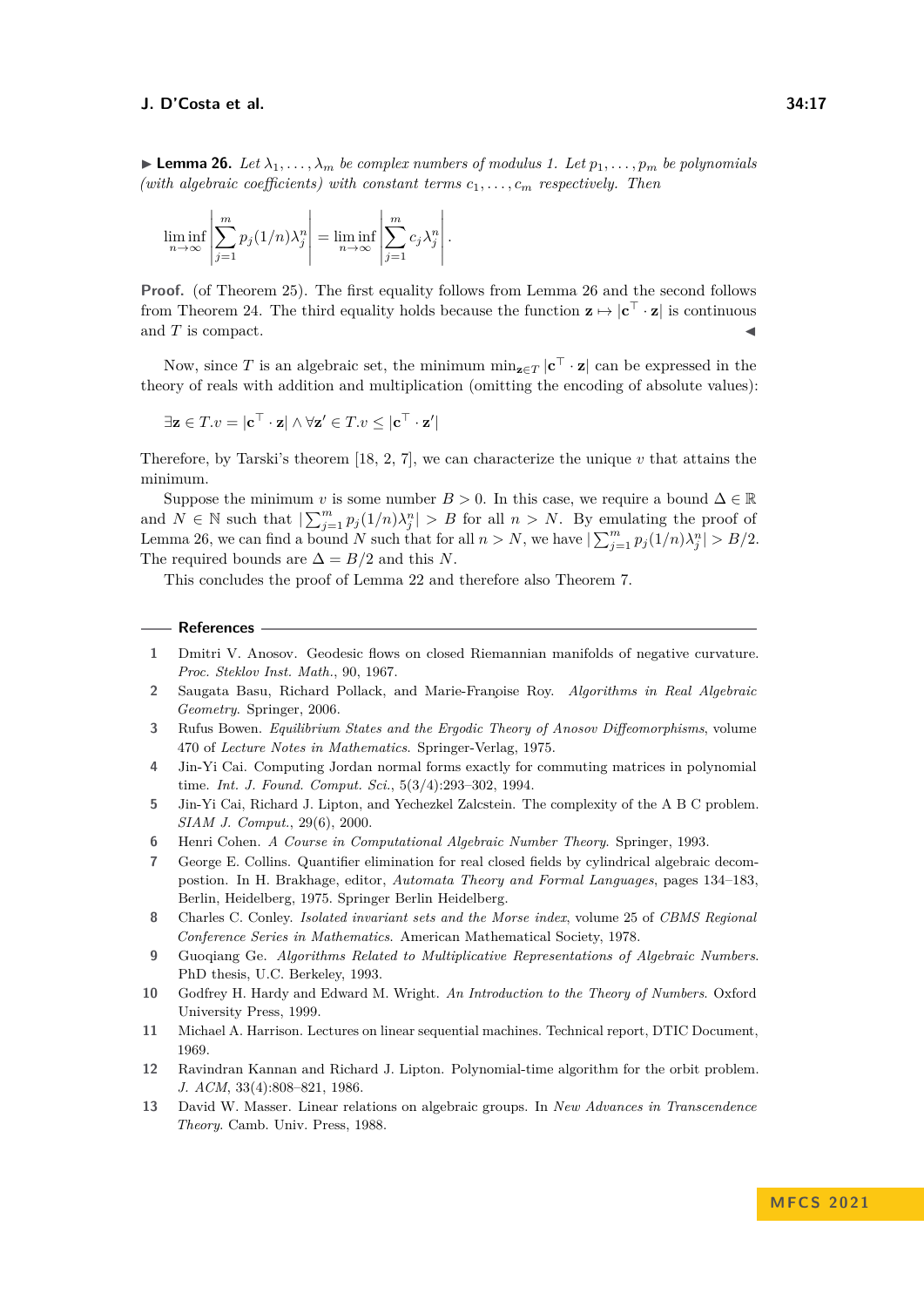### **34:18 The Pseudo-Skolem Problem is Decidable**

- <span id="page-17-2"></span>**14** Maurice Mignotte, Tarlok N. Shorey, and Robert Tijdeman. The distance between terms of an algebraic recurrence sequence. *J. für die reine und angewandte Math.*, 349, 1984.
- <span id="page-17-6"></span>**15** Joël Ouaknine and James Worrell. Positivity problems for low-order linear recurrence sequences. In *Proceedings of the Twenty-Fifth Annual ACM-SIAM Symposium on Discrete Algorithms, SODA 2014, Portland, Oregon, USA, January 5-7, 2014*, pages 366–379, 2014.
- <span id="page-17-1"></span>**16** Joël Ouaknine and James Worrell. On linear recurrence sequences and loop termination. *ACM SIGLOG News*, 2(2):4–13, 2015.
- <span id="page-17-4"></span>**17** Christos H. Papadimitriou and Georgios Piliouras. From nash equilibria to chain recurrent sets: An algorithmic solution concept for game theory. *Entropy*, 20(10):782, 2018.
- <span id="page-17-7"></span>**18** James Renegar. On the computational complexity and geometry of the first-order theory of the reals. *J. Symb. Comp.*, 1992.
- <span id="page-17-5"></span>**19** Eduardo D. Sontag. *Mathematical Control Theory: Deterministic Finite Dimensional Systems*. Springer-Verlag, Berlin, Heidelberg, 1998.
- <span id="page-17-0"></span>**20** Terence Tao. *Structure and randomness: pages from year one of a mathematical blog*. American Mathematical Society, 2008.
- <span id="page-17-3"></span>**21** Nikolai K. Vereshchagin. The problem of appearance of a zero in a linear recurrence sequence (in russian). *Mat. Zametki*, 38(2), 1985.

## **A Proof of Proposition [8](#page-3-0)**

We want to show

<span id="page-17-8"></span>
$$
Q\,\widetilde{\mathcal{O}}_{\gamma_2}(B,Q^{-1}x)\subseteq\widetilde{\mathcal{O}}_{\epsilon}(A,x)\subseteq Q\,\widetilde{\mathcal{O}}_{\gamma_1}(B,Q^{-1}x),\tag{9}
$$

where  $\gamma_1 = \epsilon \left\| Q^{-1} \right\|_{\infty}$  and  $\gamma_2 = \epsilon / \left\| Q \right\|_{\infty}$ .

Take any  $y \in \widetilde{\mathcal{O}}_{\epsilon}(A, x)$ . We show that  $Q^{-1}y \in \widetilde{\mathcal{O}}_{\gamma_1}(B, Q^{-1}x)$  to get the right-hand side of [\(9\)](#page-17-8). Since  $y \in \widetilde{\mathcal{O}}_{\epsilon}(A,x)$ , there is a state trajectory  $(x_0, x_1, \ldots)$  and a sequence  $(d_0, d_1, \ldots)$  such that  $x_0 = x$ ,  $x_{n+1} = Ax_n + d_n$ ,  $d_n \in [-\epsilon, \epsilon]^m$  for all  $n \in \mathbb{N}$ , and *y* appears in the state trajectory. We construct a new state trajectory  $(y_0, y_1, \ldots)$  and the sequence  $(\bar{d}_0, \bar{d}_1, \ldots)$  with the transformation  $x_n = Qy_n$  and  $d_n = Q\bar{d}_n$ . Then we have  $y_{n+1} =$  $Q^{-1}AQy_n + Q^{-1}d_n = By_n + \bar{d}_n$ . Note that  $\|\bar{d}_n\|_{\infty} = ||Q^{-1}d_n||_{\infty} \le ||Q^{-1}||_{\infty} ||d_n||_{\infty} \le \gamma_1$ . Since *y* appears in the state trajectory  $(x_0, x_1, \ldots), Q^{-1}y$  appears in the state trajectory  $(y_0, y_1, \ldots)$  with  $y_0 = Q^{-1}x_0 = Q^{-1}x$ . Therefore,  $Q^{-1}y \in \mathcal{O}_{\gamma_1}(B, Q^{-1}x)$  which results in  $y \in Q\widetilde{\mathcal{O}}_{\gamma_1}(B, Q^{-1}x).$ 

To prove the left-hand side of [\(9\)](#page-17-8), We invoke the right-hand side by replacing  $(A, B, Q, x, \epsilon)$  $\widetilde{\mathcal{O}}_{\gamma_1}(B, A, Q^{-1}, Q^{-1}x, \gamma_2)$ . This gives  $\widetilde{\mathcal{O}}_{\gamma_2}(B, Q^{-1}x) \subseteq Q^{-1} \widetilde{\mathcal{O}}_{\gamma'_1}(A, x)$  with  $\gamma'_1 = \gamma_2 ||Q||_{\infty}$ . Setting  $\gamma'_1 = \epsilon$  proves the left-hand side of [\(9\)](#page-17-8).

To prove that  $\widetilde{\mathcal{O}}(A, x) = Q\widetilde{\mathcal{O}}(B, Q^{-1}x)$ , we take intersection of all the sides in [\(9\)](#page-17-8) over  $\epsilon > 0$ :

$$
\bigcap_{\epsilon>0}Q\,\widetilde{\mathcal O}_{\gamma_2}(B,Q^{-1}x)\subseteq\bigcap_{\epsilon>0}\,\widetilde{\mathcal O}_\epsilon(A,x)\subseteq\bigcap_{\epsilon>0}Q\,\widetilde{\mathcal O}_{\gamma_1}(B,Q^{-1}x).
$$

Due to the linear relation between  $γ_1$  and  $γ_2$  with  $ε$ , we get

$$
Q\,\widetilde{\mathcal{O}}(B,Q^{-1}x)\subseteq \widetilde{\mathcal{O}}(A,x)\subseteq Q\,\widetilde{\mathcal{O}}(B,Q^{-1}x) \quad \Rightarrow \quad \widetilde{\mathcal{O}}(A,x)=Q\,\widetilde{\mathcal{O}}(B,Q^{-1}x).
$$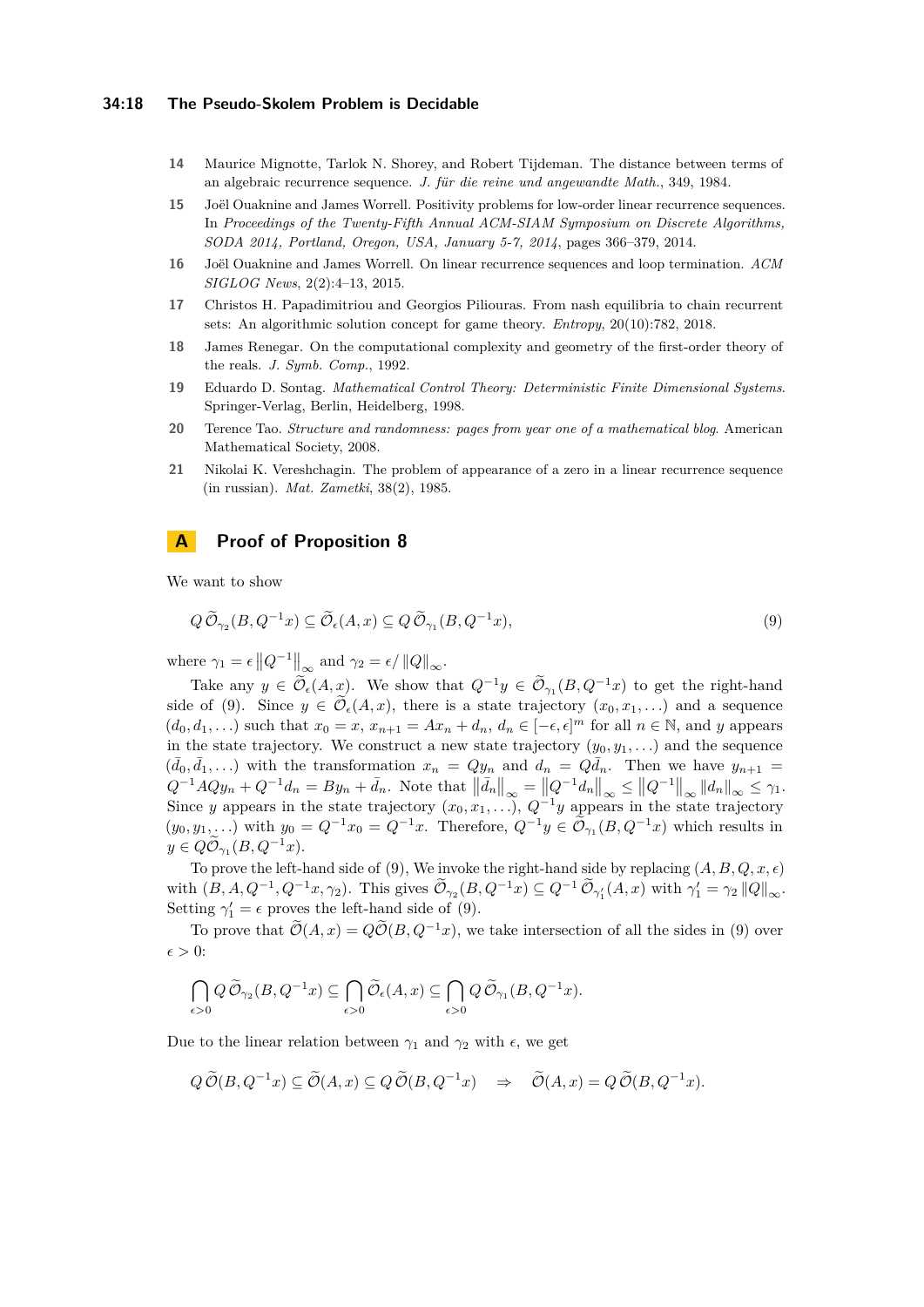

### **B.1 Proof of Lemma [9](#page-5-0)**

Any  $t \in \widetilde{\mathcal{O}}_{\epsilon}(A, s)$  is of the form  $t = A^n s + \sum_{i=0}^{n-1} A^i d_{n-i-1}$  for some  $n \in \mathbb{N}$  and some  $d_i$ with  $||d_i||_{\infty} \leq \epsilon$ . This means  $s = A^{-n}t + \sum_{i=0}^{n-1} A^{-i} d'_{n-i-1}$  with  $d'_{n-1-i} = A^{-1} d_i$ . Since  $||d'_{n-1-i}||_{\infty} \le ||A^{-1}||_{\infty} \epsilon$ , we get  $s \in \tilde{\mathcal{O}}_{\gamma}(A^{-1}, t)$ . To get [\(4\)](#page-5-2), notice that

$$
t\in \widetilde{\mathcal O}(A,s) \Rightarrow t\in \bigcap_{\epsilon>0}\widetilde{\mathcal O}_\epsilon(A,s) \Rightarrow s\in \bigcap_{\gamma>0}\widetilde{\mathcal O}_\gamma(A^{-1},t) \Rightarrow s\in \widetilde{\mathcal O}(A^{-1},t).
$$

Applying the same argument to the matrix  $A^{-1}$  will give the other side of [\(4\)](#page-5-2).

### <span id="page-18-0"></span>**B.2 Proof of Theorem [18](#page-9-1)**

We show that *S* is pseudo-reachable from  $x_0$  under *A* if and only if there exists  $x \in \overline{S}$  that is pseudo-reachable from  $x_0$  under  $A$ , allowing us to restrict our attention to compact sets and the existence of a pseudo-reachable point in a set as opposed to pseudo-reachability of the set as a whole. Deciding pseudo-reachability then reduces to checking whether  $\overline{S} \cap \overline{\mathcal{O}}(J, x_0) = \emptyset$ . which can be computed using Lemma [17.](#page-8-1)

Suppose *S* is pseudo-reachable. Let  $(\epsilon_i)_{i\in\mathbb{N}}$  be a sequence of positive numbers with lim<sub> $\epsilon \to 0$ </sub> = 0, and  $(x_i)_{i \in \mathbb{N}}$  be a sequence of elements of *S* such that  $x_i$  is  $\epsilon_i$ -pseudo-reachable for all *i*  $\geq 0$ . By the Bolzano–Weierstrass theorem, boundedness of *S* implies that  $(x_i)_{i\in\mathbb{N}}$ must have a limit point *x* in  $\overline{S}$ . To argue that *x* is pseudo-reachable, let  $\epsilon > 0$ . Since *x* is the limit point of  $(x_i)_{i \in \mathbb{N}}$ , there must exist an  $\frac{\epsilon}{2}$ -pseudo-orbit  $(y_i)_{i \in \mathbb{N}}$  containing a point  $y_N$  such that  $||x - y_N||_{\infty} < \frac{\epsilon}{2}$ . Therefore, *x* is *∈*-pseudo-reachable from *s* via the sequence *s, y*1*, . . . , yN*−1*, x*.

Now suppose  $x \in \overline{S}$  is pseudo-reachable. To argue that *S* is pseudo-reachable, let  $\epsilon$  > 0. Since  $x \in \overline{S}$ , there must exist a point  $x' \in S$  such that  $||x'-x||_{\infty} < \frac{\epsilon}{2}$ . Since *x* is *ϵ* 2 -pseudo-reachable, *x* ′ must be *ϵ*-pseudo-reachable.

# **C Proof of Lemma [26](#page-15-4)**

We can write  $p_j(1/n)$  as  $c_j + \sum_{i=1}^{d_j} c_{(j,i)} \frac{1}{n^i}$ , where  $c_j$  is the constant term,  $c_{(j,i)}$  are the other coefficients, and  $d_j$  is the degree. Define  $A_i = \sum_{i=1}^{d_j} |c_{(j,i)}|$  and observe that

$$
|p_j(1/n) - c_j| < |\sum_{i=1}^{d_j} c_{(j,i)} \frac{1}{n^i}| < \frac{\sum_{i=1}^{d_j} |c_{(j,i)}|}{n} = \frac{A_j}{n}
$$

Thus for any  $\epsilon$ , setting  $N_i(\epsilon) = [A_i/\epsilon]$  ensures that

$$
n > N_j(\epsilon) \implies |p_j(1/n) - c_j| < \epsilon.
$$

Define  $N(\epsilon) = \max_{i \in \{1, \ldots, m\}} N_i(\epsilon/m)$ .

<span id="page-18-1"></span> $\rhd$  Claim 27. Let  $S_n$  be defined as  $\sum_{j=1}^m c_j \lambda_j^n$ . For all  $\epsilon > 0$ ,

$$
S_n - \epsilon \leq |\sum_{j=1}^m p_j(1/n)\lambda_j^n| \leq S_n + \epsilon
$$

Taking the limit inferior of each term gives us the desired result.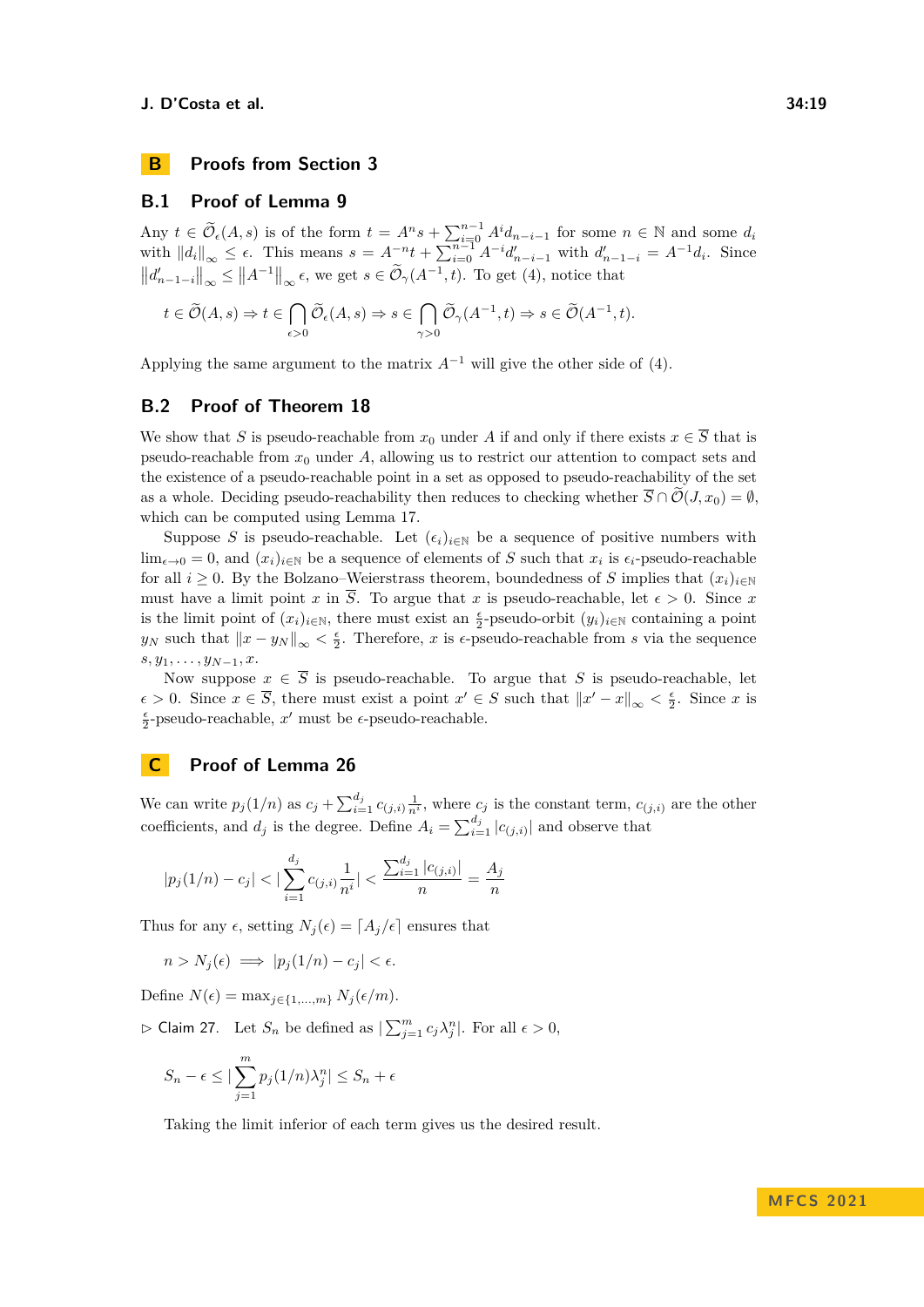### **34:20 The Pseudo-Skolem Problem is Decidable**

Proof of Claim [27.](#page-18-1) We write

$$
\left|\sum_{j=1}^{m} p_j(1/n)\lambda_j^n\right| = \left|\sum_{j=1}^{m} (c_j + p_j(1/n) - c_j)\lambda_j^n\right|,
$$

which gives us

$$
S_n - |\sum_{j=1}^m (p_j(1/n) - c_j)\lambda_j^n| \leq |\sum_{j=1}^m p_j(1/n)\lambda_j^n| \leq S_n + |\sum_{j=1}^m (p_j(1/n) - c_j)\lambda_j^n|
$$

and thus

$$
S_n - \sum_{j=1}^m |(p_j(1/n) - c_j)\lambda_j^n| \leq |\sum_{j=1}^m p_j(1/n)\lambda_j^n| \leq S_n + \sum_{j=1}^m |(p_j(1/n) - c_j)\lambda_j^n|,
$$

by elementary properties of sums of absolute values. Observing that  $\lambda_j$  s have absolute value 1, we can reduce the proposition above to

$$
S_n - \sum_{j=1}^m |(p_j(1/n) - c_j)| \le |\sum_{j=1}^m p_j(1/n)\lambda_j^n| \le S_n + \sum_{j=1}^m |(p_j(1/n) - c_j)|.
$$

Now setting  $n > N(\epsilon) = \max_{j \in \{1, ..., m\}} N_j(\epsilon/m)$ , we have  $|(p_j(1/n) - c_j)| < \epsilon/m$  for all *j*, which gives us

$$
S_n - \epsilon \le \left| \sum_{j=1}^m p_j (1/n) \lambda_j^n \right| \le S_n + \epsilon
$$

# <span id="page-19-0"></span>**D Computing real JNF in polynomial time**

We discuss how to compute the the real Jordan normal form of *A* in polynomial time. First compute, in polynomial time, the (complex) Jordan normal form  $J'$  and matrices  $T, T^{-1}$ such that  $A = TJ'T^{-1}$  using the algorithm from [\[4\]](#page-16-6).

**Computing** *J***.** Suppose, without loss of generality, that

$$
J' = diag(J'_1, J'_2, \dots, J'_{2k-1}, J'_{2k}, J'_{2k+1}, \dots, J'_{2k+2})
$$

where for  $1 \leq j \leq k$ , the Jordan blocks  $J_{2j-1}$  and  $J_{2j}$  have the same dimension and have conjugate eigenvalues  $\lambda_j = a_j + b_j i$  and  $\overline{\lambda} = a_j - b_j i$ , respectively. The blocks  $J'_{2k+1}, \ldots, J'_{2k+z}$ , on the other hand, have real eigenvalues. *J* is obtained by replacing, for each  $1 \leq j \leq k$ ,  $diag(J'_{2j-1}, J'_{2j})$  with a real Jordan block of the same dimension with  $\Lambda = \begin{bmatrix} a & -b \\ b & a \end{bmatrix}$  and keeping the blocks  $J'_{2k+1}, \ldots, J'_{2k+z}$  unchanged.

**Computing P.** Let  $\kappa(j)$  denote the multiplicity of the Jordan block  $J'_i$  for  $1 \le i \le 2k + z$ , and  $v_1^1, \ldots, v_{\kappa(1)}^1, \ldots, v_1^{2k}, \ldots, v_{\kappa(2k)}^{2k}, \ldots, v_1^{2k+z}, \ldots, v_{\kappa(2k+z)}^{2k+z} \in \overline{\mathbb{Q}}^m$  be the columns of T. It will be the case that for all  $1 \leq j \leq k$  and l,  $v_l^{2j-1} = v_l^{2j}$  in the sense that  $v_l^{2j-1} = x_l^j + y_l^j i$ and  $v_l^{2j} = x_l^j - y_l^j i$  for vectors  $x_l^j, y_l^j \in \mathbb{R}^m$ . Moreover, for  $j > 2k$ ,  $v_l^{2j} \in \mathbb{R}^m$ . Finally, columns of *P* are obtained from columns of *T* as follows. For  $1 \leq j \leq k$  and all *l*, replace  $v_l^{2j-1}$  with  $x_l^j$  and  $v_l^{2j}$  with  $y_l^j$  and keep  $v_l^{2k+z}$  for all *l* and  $m > 0$  unchanged, in the same way the proof of existence of real Jordan normal form proceeds.